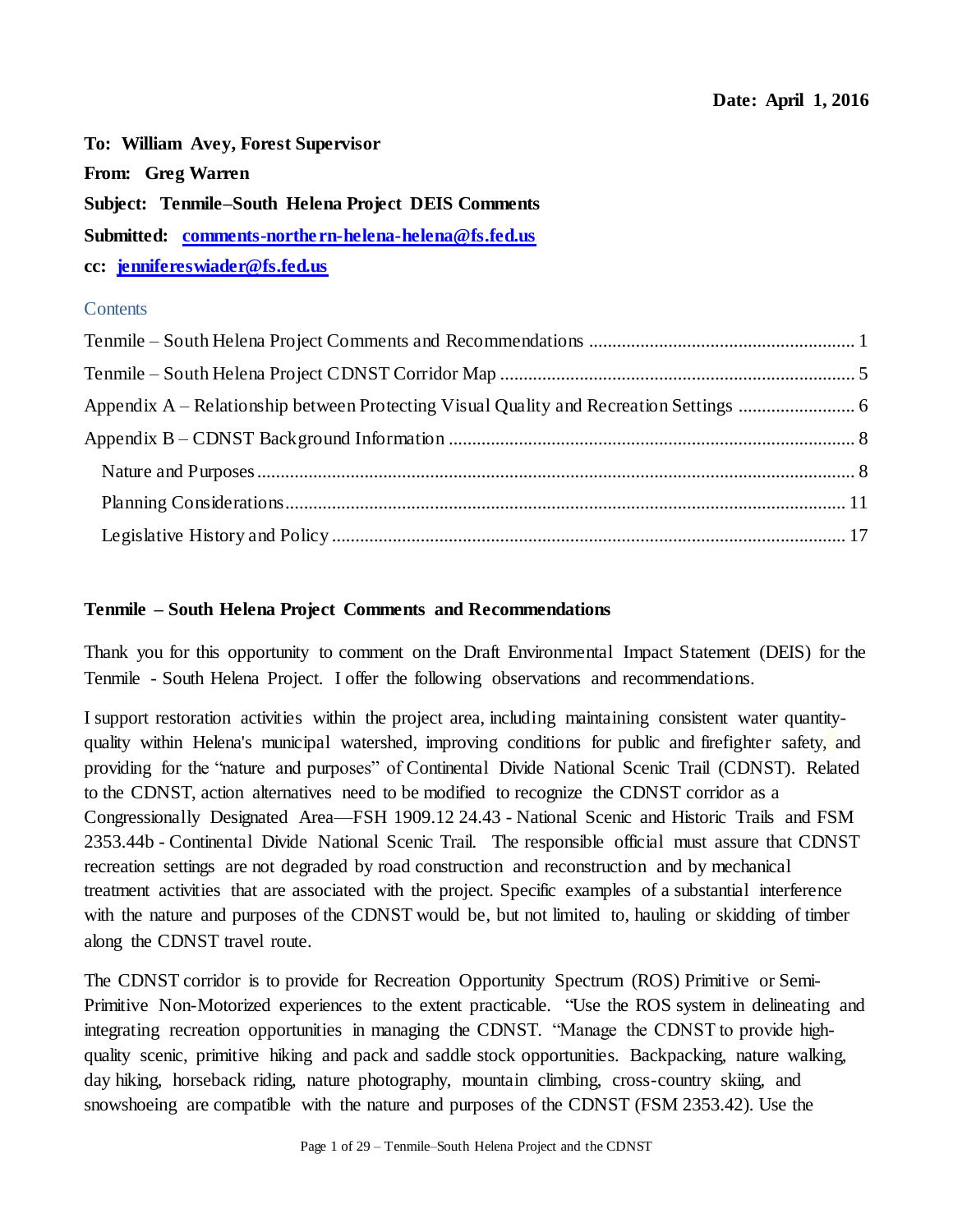Recreation Opportunity Spectrum (ROS) and the ROS Users Guide in delineating and integrating recreation opportunities in CDNST unit plans and managing the CDNST" (FSM 2353.44b(8)). Also see

FSH 1909.12 23.23a—Sustainable Recreation Resources. In some areas, the CDNST setting may need to be restored to achieve desired ROS setting conditions.

The CDNST travelway is a concern level 1 travel route and scenic management objectives of high or very high must be met in the immediate foreground and foreground to the extent practicable. "Use the Scenery Management System…in developing CDNST unit plans and managing scenery along the CDNST. The one-half mile foreground viewed from either side of the CDNST travel route must be a primary consideration in delineating the boundary of a CDNST management area... The CDNST is a concern level 1 route…, with a scenic integrity objective of high or very high, depending on the trail segment..." (FSM 2353.44b(7)). Also see Planning Handbook (FSH) 1909.12 23.23f—Scenery. In some areas, the CDNST landscape may need to be restored to achieve desired visual conditions.

A CDNST Management Area should be described following topographic features to the extent possible, while ROS classes are summarized the CDNST Comprehensive Plan to assure that identical definitions are used across administrative units. This summary is not to be interpreted as indicating a desirability or compatibility of managing the CDNST corridor to provide for Semi-Primitive Motorized, Roaded Natural, and Rural ROS class conditions. Management direction for Semi-Primitive Motorized, Roaded Natural, Rural, and Urban ROS classes allow uses that substantially interfere with the nature and purposes of the CDNST. Primitive and Semi-Primitive Non-Motorized classes are generally consistent with the nature and purposes values of the CDNST.

being at least one-half mile wide on each side of the established and potential locations of the National Trail travel routes. The criteria is based on ROS criteria that identify remoteness for a Semi-Primitive Non-Motorized setting as: The trail will have a natural setting that may have subtle modifications that would be noticed but not draw the attention of an observer traveling through the area. An area at least 1/2-mile from all roads, railroads or trails with motorized use; can include the existence of primitive roads and trails if closed to motorized use. The Forest Service Scenery Management System identifies that the middleground begins at 1/2-mile of the travel route. **Appendix A** discusses the relationship between providing for visual quality and recreation settings.

An existing Forest Plan forest-wide standard states, "A specific Continental Divide National Scenic Trail (CDNST) route will not be identified prior to approval of the comprehensive plan being prepared by the Forest Service and the Secretary of Agriculture's Advisory Council. Once the comprehensive plan is approved, the management direction will be incorporated further in this plan. Based on the Comprehensive Plan, a more detailed analysis will be completed to show trail segments, objectives and specific route locations." To address this Forest Plan requirement for this project, a site-specific amendment should be enacted to provide for CDNST management direction.

A forest-wide recreation standard further states, "The legislation authorizing the CDNST specifically intended that the trail would not adversely affect or preclude the application of normal management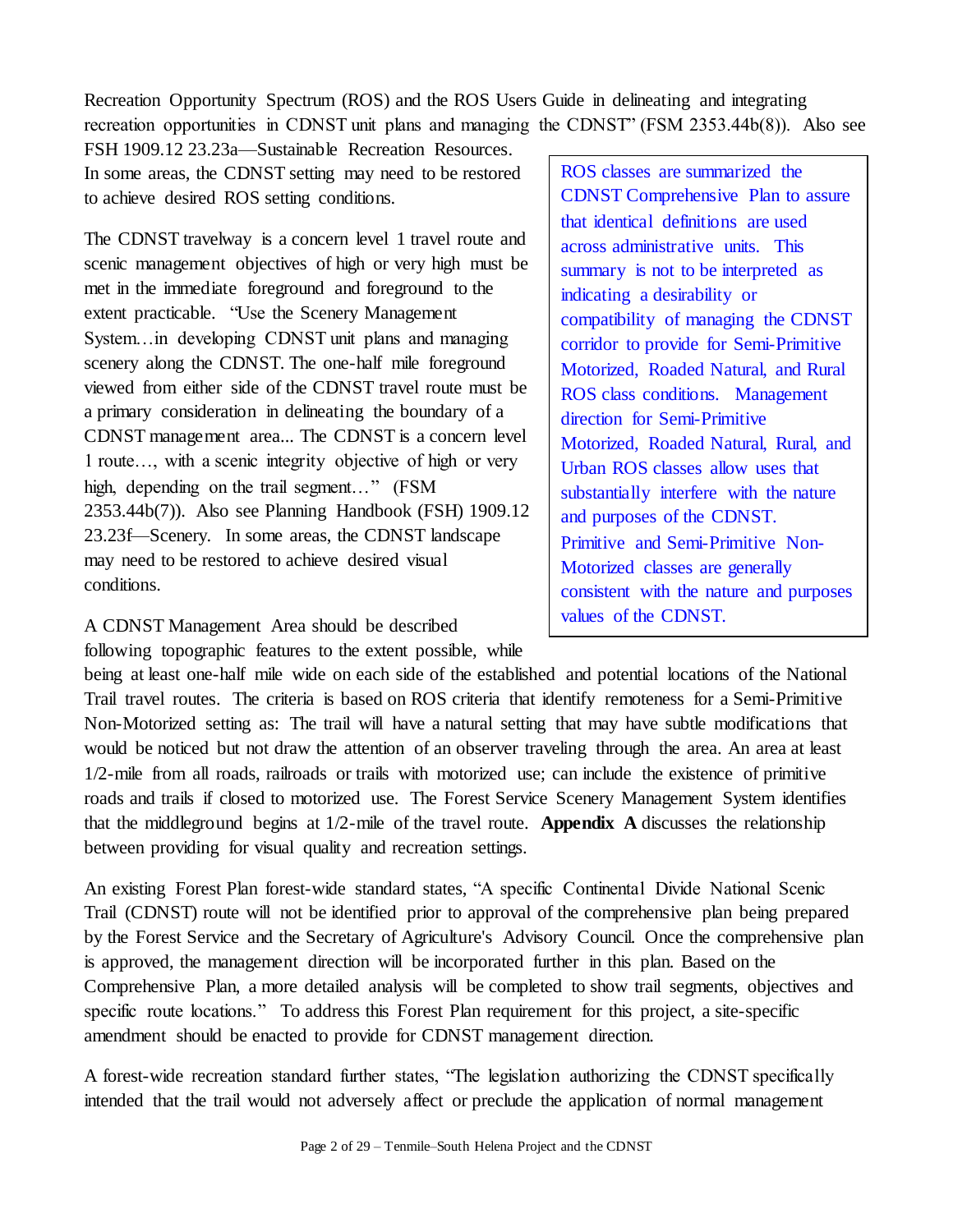practices on lands adjacent to or within the trail corridor (both public and private)." This statement does not accurately portray the National Trails System Act (NTSA) statute. Instead, the NSTA, Section 7(a)(2), states, "That in selecting the rights-of-way full consideration shall be given to minimizing the adverse effects upon the adjacent landowner or user and his operation. Development and management of each segment of the National Trails System shall be designed to harmonize with and complement any established multiple-use plans for the specific area in order to insure continued maximum benefits from the land." This legislative guidance relates to the plans that existed in 1978 when the CDNST was designated by an Act of Congress. Nonetheless, a National Scenic Trail optimum location review may find that designing the CDNST rights-of-way corridor to pass through inventoried Primitive and Semi-Primitive Recreation Opportunity Spectrum (ROS) settings would insure continued maximum benefits of the land. This would include the recreation and conservation benefits resulting from: (1) locating the National Trail corridor "to provide for maximum outdoor recreation potential and for the conservation and enjoyment of the nationally significant scenic, historic, natural, or cultural qualities of the areas..."  $(16 \text{ U.S.C. } 1242(a)(2); (2)$  avoiding, to the extent possible, activities along the NST that would be incompatible with the purposes of the CDNST for which it was established (16 U.S.C. 1246(c)); and (3) contributing to achieving outdoor recreation, watershed, and wildlife and fish multiple-use benefits (16 U.S.C. 528). The rights-of-way requirement of 16 U.S.C.  $1246(a)(2)$  is directed at selecting the 5-state CDNST rights-of-way corridor and does not diminish or modify the nature and purposes values of the CDNST (16 U.S.C. 1246(c)).

Furthermore, the standard states, "It is not the intent of the legislation that a separate "management plan" be developed for the CDNST, but to provide for the development and management of the trail as a management practice which is integrated into the overall prescription for the land through which the trail passes." Contrary to this description, it is the intent of Congress for the CDNST to have a Comprehensive Plan (NTSA, Section 5(f)). Though, the Forest Service has opted to attempt to implement this NTSA requirement through staged decisionmaking as described below.

Comprehensive plan requirements (16 U.S.C. 1244(f)) for the CDNST are addressed through staged decision processes: (1) the 2009 Comprehensive Plan established desired conditions, policy, and procedures including describing the nature and purposes of the CDNST, (2) Forest Plans guide all natural resource management activities including establishing management areas and plan components, provide integrated resource management, and address programmatic planning requirements as described in the CDNST Comprehensive Plan (Chapter IV), and (3) site-specific plans complete the comprehensive planning process through field-level actions to protect the corridor and then maintain or construct the travel route (FSM 2353.44b part 2).

The CDNST high potential route segment corridor is depicted on the Tenmile – South Helena Project CDNST Corridor Map that is found on page 5 of this document. The planning and management of the CDNST corridor needs to be addressed through the direction in the 2009 CDNST Comprehensive Plan, FSH 1909.12 24.43, FSM 2353.4, and E.O. 13195. National Scenic Trail considerations are summarized in **Appendix B** of this document.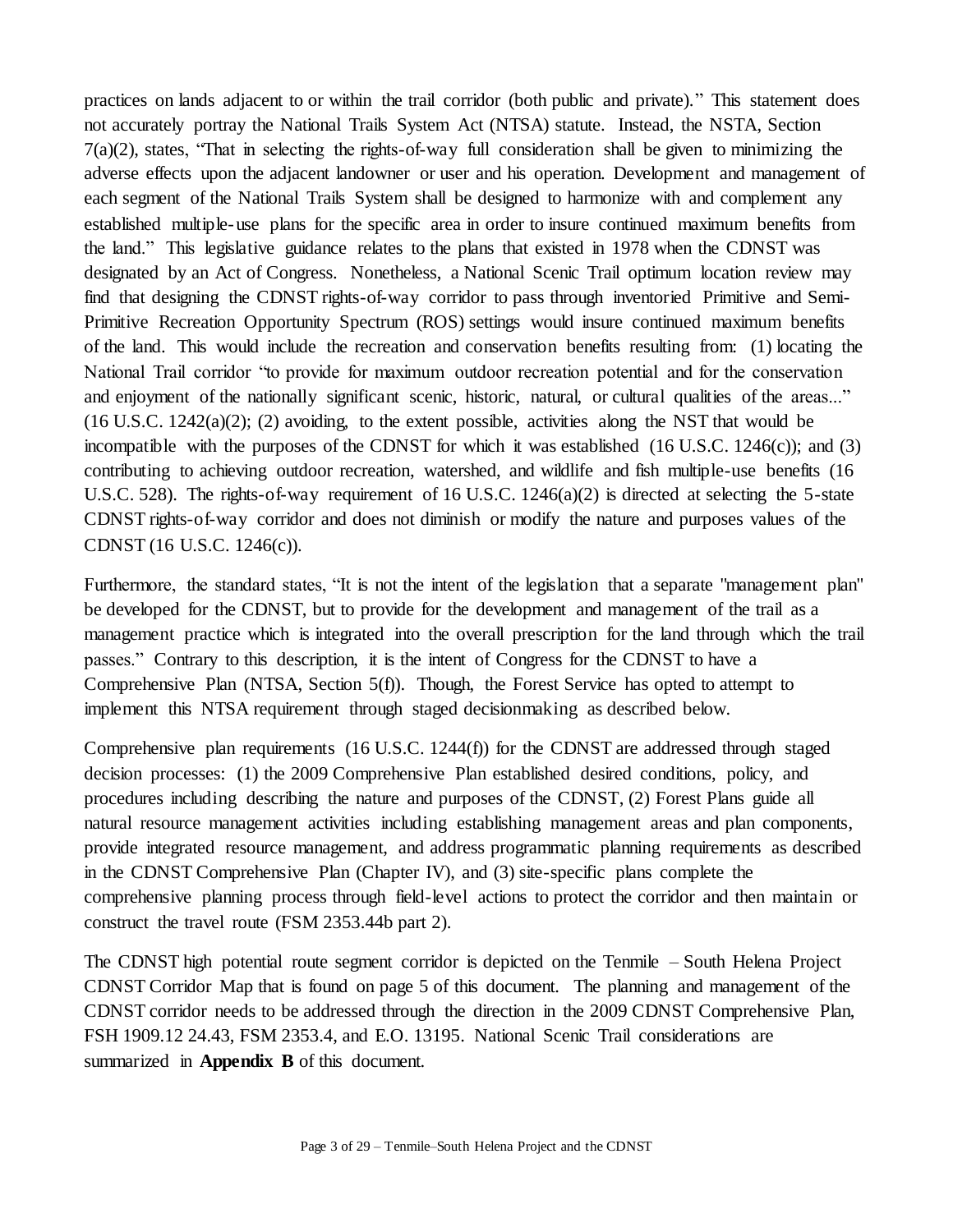## **Tenmile – South Helena Project Principal CDNST Recommendations**

Forest Service units are to administer National Scenic and National Historic Trail corridors to be compatible with the nature and purposes of the corresponding trail… The nature and purposes of the CDNST are to provide for high-quality scenic, primitive hiking and horseback riding opportunities and to conserve natural, historic, and cultural resources along the CDNST corridor" (FSM 2353.42). Other uses that could conflict with the nature and purposes of the CDNST may be allowed only where there is a determination that the other use would not substantially interfere with the nature and purposes of the CDNST (16 USC 1246(c)). As such, avoid constructing and reconstructing roads and using heavyequipment within the CDNST corridor unless appropriately addressed in an amended or revised Forest Plan and as approved in a site-specific CDNST unit plan (FSM 2353.44b(2)).

## **Recommendations for Improving the Quality of Public Comments**

In the future, please encrypt Adobe Acrobat planning documents so that text can be copied to other documents. Copying and pasting text into another document would facilitate public commenting.

In addition, I would encourage the Forest and Districts to post online geospatial data that is associated with descriptions and analyses found in NEPA documents. This could include geospatial data layers such as Management Areas, roads and trails, and the location and extent of the proposed action and alternatives.

## **Thank you for accepting and considering these comments and recommendations.**

**Greg Warren [NSTrail.org](http://www.nstrail.org/)**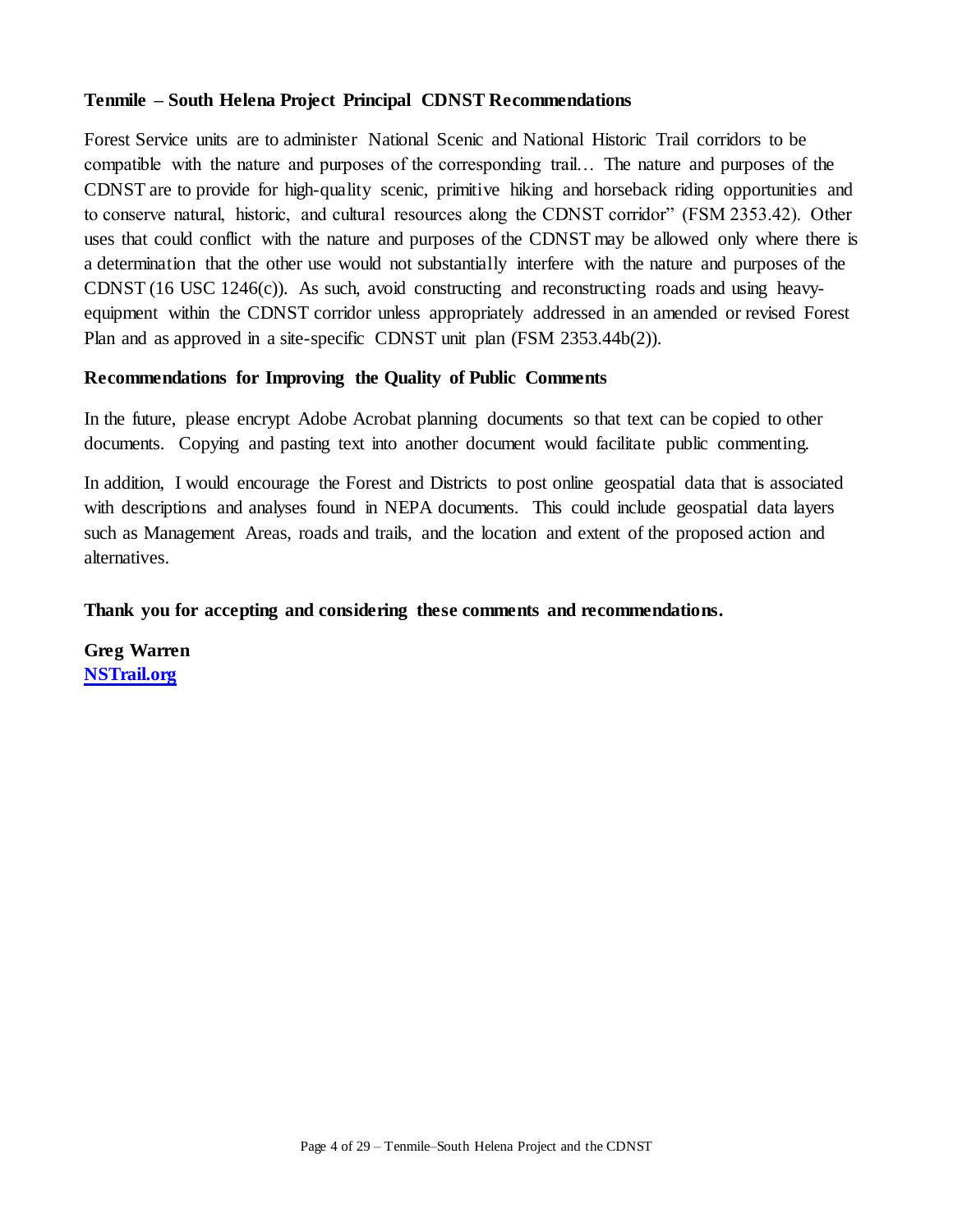## **Tenmile – South Helena Project CDNST Corridor Map**

<span id="page-4-0"></span>(CDNST Corridor GIS and Google Earth data was sent to the GIS coordinator on July 30, 2015)



Page 5 of 29 – Tenmile–South Helena Project and the CDNST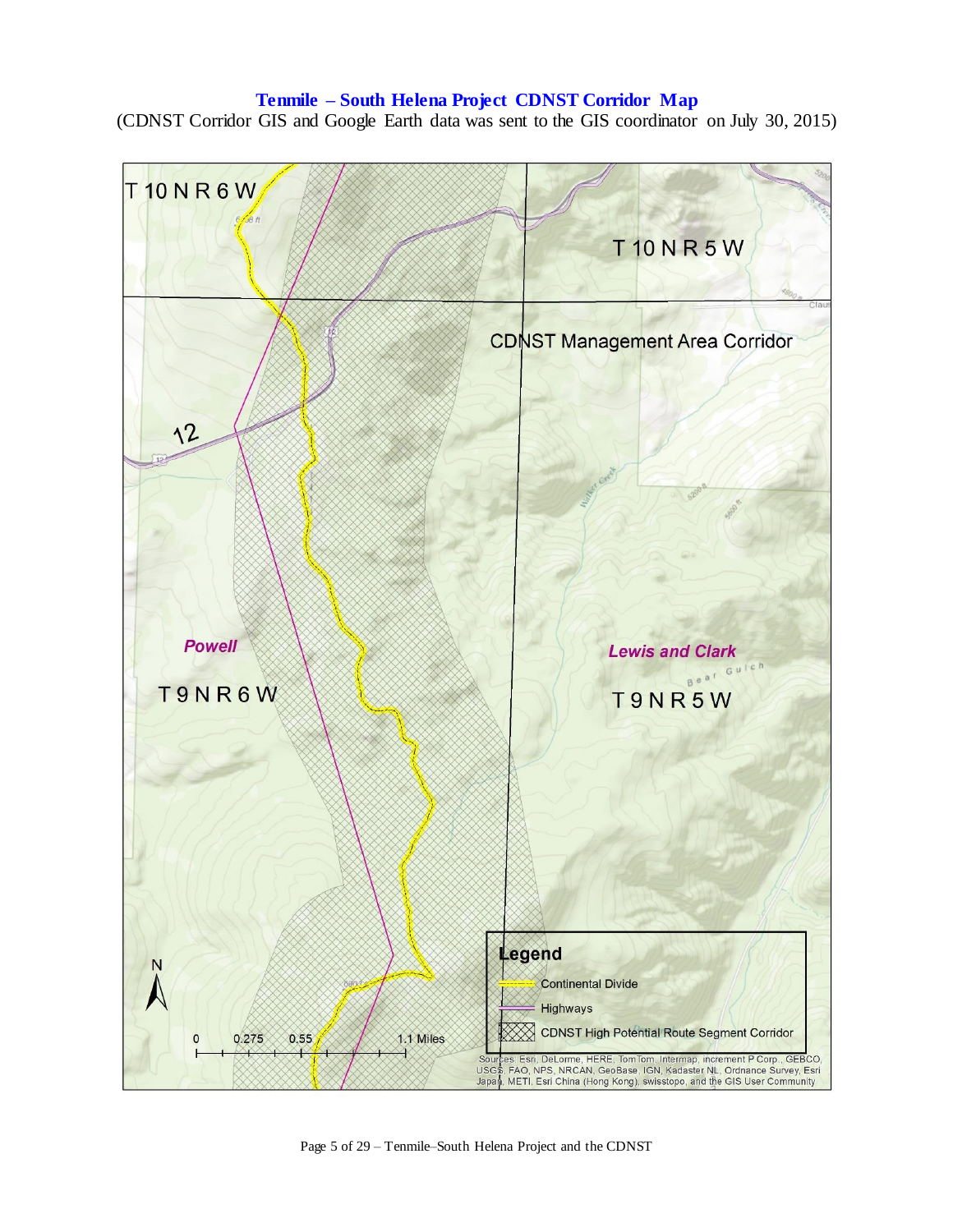## **Appendix A – Relationship between Protecting Visual Quality and Recreation Settings**

<span id="page-5-0"></span>The relationship between the Scenery Management System and the Recreation Opportunity Spectrum systems are discussed in the Landscape Aesthetics Handbook. Landscape Aesthetics - A Handbook for Scenery Management (Agricultural Handbook Number 701); Appendix F - 1 - Recreation Opportunity Spectrum:

"Recreation planners, landscape architects, and other Forest Service resource managers are interested in providing high quality recreation settings, experiences, and benefits for their constituents. This is accomplished, in part, by linking the Scenery Management System and the Recreation Opportunity Spectrum (ROS) System. In addition, providing a single constituent inventory and analysis for both systems is helpful in coordinating management practices.

Esthetic value is an important consideration in the management of recreation settings. This is especially so in National Forest settings where most people expect a natural appearing landscape with limited evidence of "unnatural" disturbance of landscape features…

Although the ROS User's Guide mentions the need for establishing a value for different landscapes and recreation opportunities within a single ROS class in the attractiveness overlay, there is currently no systematic approach to do so. For instance, in most ROS inventories, all lands that are classified semiprimitive non-motorized are valued equally. Some semi-primitive non-motorized lands are more valuable than others because of existing scenic integrity or scenic attractiveness. The Scenery Management System provides indicators of importance for these in all ROS settings. Attractiveness for outdoor recreation also varies by the variety and type of activities, experience, and benefits possible in each setting…

In the past, there have been apparent conflicts between The Visual Management System sensitivity levels and ROS primitive or semi-primitive classes. One apparent conflict has been where an undeveloped area, having little existing recreation use and seldom seen from sensitive travel routes, was inventoried using The Visual Management System. The inventory led to a "sensitivity level 3" classification, and thus apparently contradicted ROS inventory classes of primitive or semi-primitive non-motorized or semi-primitive motorized. Using criteria in The Visual Management System, in a variety class B landscape with a sensitivity level 3, the initial visual quality objective is "modification" or "maximum modification," depending on surrounding land classification. However, because of factors such as few social encounters, lack of managerial regimentation and control, and feelings of remoteness, the same area having little existing recreation use may establish an ROS primitive, semi-primitive nonmotorized, or semi-primitive motorized inventory classification. There have been concerns over the premise of The Visual Management System that the visual impact of management activities become more important as the number of viewers increases; yet The ROS System emphasizes solitude, infrequent social encounters, and naturalness at the primitive end of the spectrum, with frequent social encounters and more evident management activities at the urban end. Value or importance are dependent on more than the number of viewers or users, and the key is that both the Scenery Management System and ROS are first used as inventory tools. Land management objectives are established during, not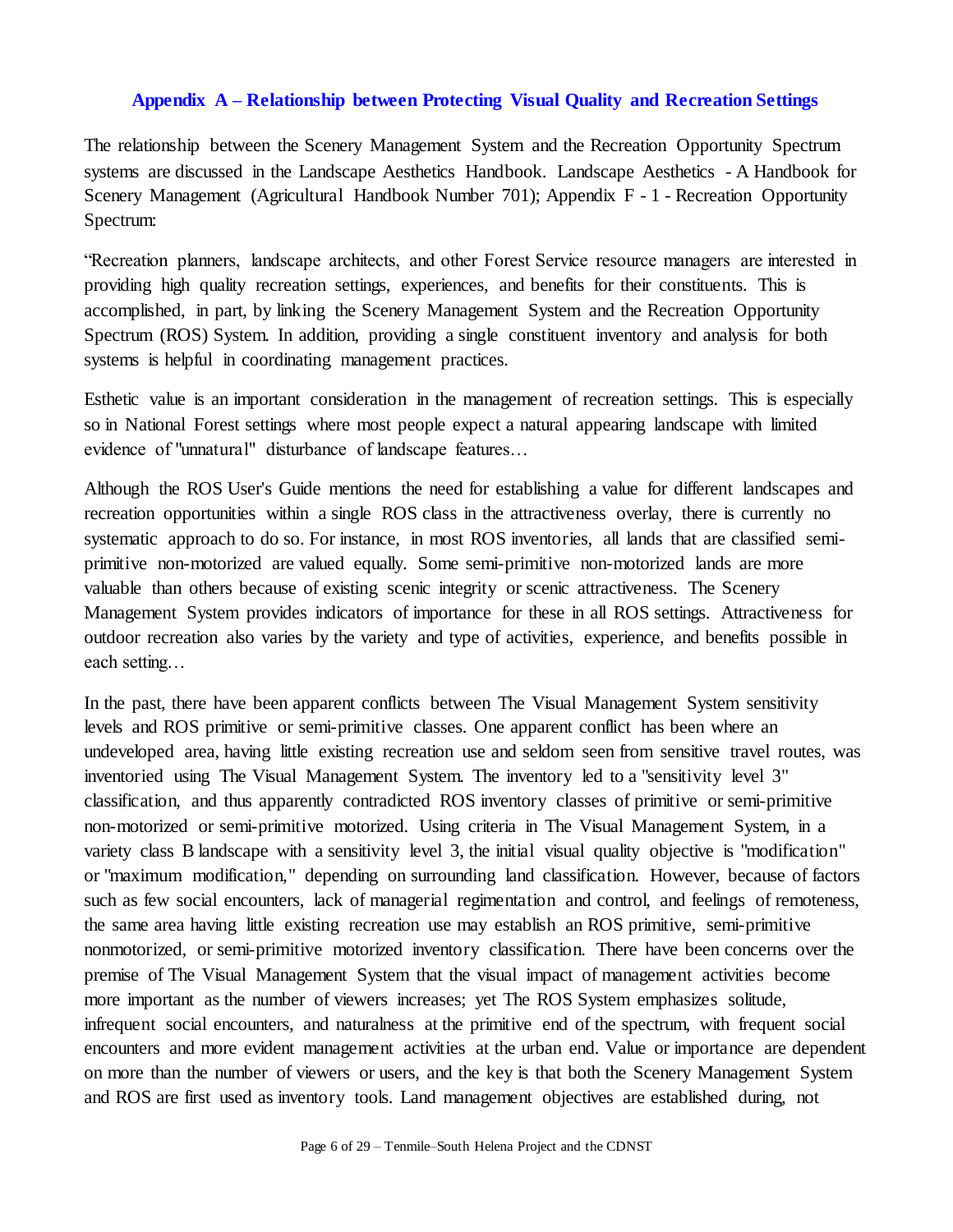before, development of alternatives. Where there does appear to be a conflict in setting objectives for alternative forest plans, the most restrictive criteria should apply. An example might be an undeveloped land area in a viewshed managed for both middleground partial retention and semi-primitive nonmotorized opportunities. Semi-primitive non-motorized criteria are usually the more restrictive.

The Scenery Management System and ROS serve related, but different, purposes that affect management of landscape settings. In some cases, ROS provides stronger protection for landscape settings than does the Scenery Management System. This is similar to landscape setting protection provided by management of other resources, such as cultural resource management, wildlife management, and old-growth management. In all these examples, there may be management directions for other resources that actually provide higher scenic integrity standards than those reached by the Scenery Management System. Different resource values and systems (the Scenery Management System, the ROS System, cultural resource management, wildlife management, and old growth management) are developed for differing needs, but they are all systems that work harmoniously if properly utilized. In all these examples, there are management decisions made for other resources that result in protection and enhancement of landscape settings."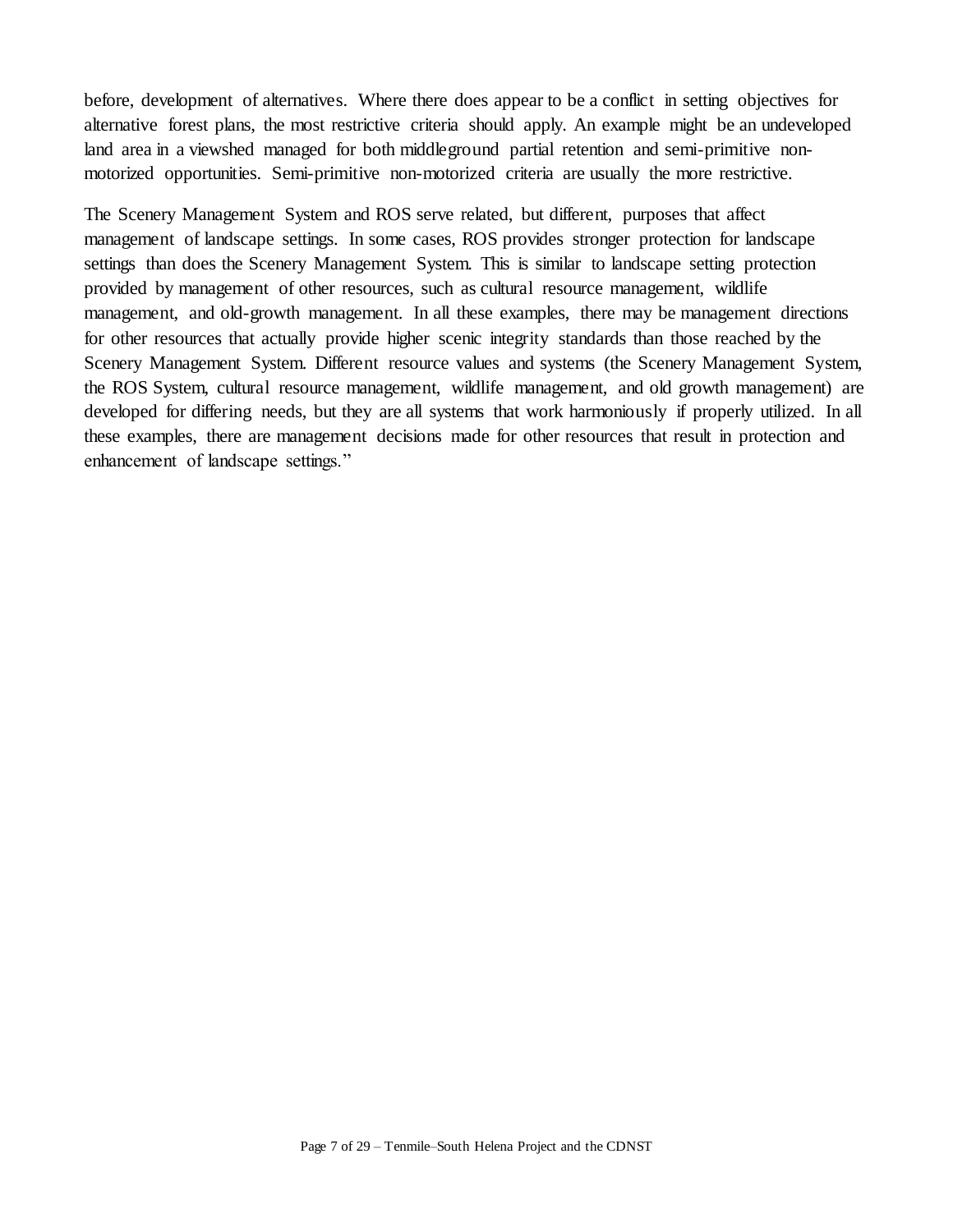#### **Appendix B – CDNST Background Information**

## <span id="page-7-1"></span><span id="page-7-0"></span>**Nature and Purposes**

The nature and purposes (NTSA, Sec.7(c)) of the CDNST must be described and used as a basis for determining what activities and resource uses are allowed along the CDNST corridor. The nature and purposes of the CDNST may differ somewhat from those of other national scenic trails. The definition is formulated by extrapolating from the Trails for America report, NTSA, associated Congressional Reports, and CDNST Study Report:

#### *Trails for America*

Trails for America (1966), a report prepared by the Bureau of Outdoor Recreation in response to President Johnson's Natural Beauty Message of February 8, 1965, describes that, "the entire length of each national scenic trail, together with sufficient land area on both sides to safeguard adequately and preserve its character, should be protected…."

### *National Trails System Act*

NTSA Sec. 3. [16 U.S.C. 1242] (a) (2). "National scenic trails, established as provided in section 5 of this Act, which will be extended trails so located as to provide for maximum outdoor recreation potential and for the conservation and enjoyment of the nationally significant scenic, historic, natural, or cultural qualities of the areas through which such trails may pass."

NTSA Sec. 5 [16 U.S.C. 1244] (f) ... "the responsible Secretary shall...submit...a comprehensive plan for the acquisition, management, development, and use of the trail, including but not limited to, the following items: (1) specific objectives and practices to be observed in the management of the trail, including the identification of all significant natural, historical, and cultural resources to be preserved...."

NTSA Sec. 7. [16 U.S.C. 1246] (c). "Other uses along the trail, which will not substantially interfere<sup>1</sup> with the nature and purposes of the trail, may be permitted...[To] the extent practicable, efforts be made to avoid activities incompatible with the purposes for which such trails were established. The use of motorized vehicles by the general public along any national scenic trail shall be prohibited...."

## *Congressional Reports*

 $\overline{a}$ 

"The Act was intended to insure that long-distance, high-quality trails with substantial recreation and scenic potential were afforded Federal recognition and protection" (S.R. 95-636). "Title V establishes new units of the National Park and National Trail Systems which the committee believes to be essential additions to these national programs. Timely action to preserve portions of our heritage, both historical and natural, within the states and insular areas is needed to assure these resources are not

<sup>&</sup>lt;sup>1</sup> The BLM in MS-6280 defines, "Substantial Interference. Determination that an activity or use affects (hinders or obstructs) the nature and purposes of a designated National Trail (see nature and purposes)."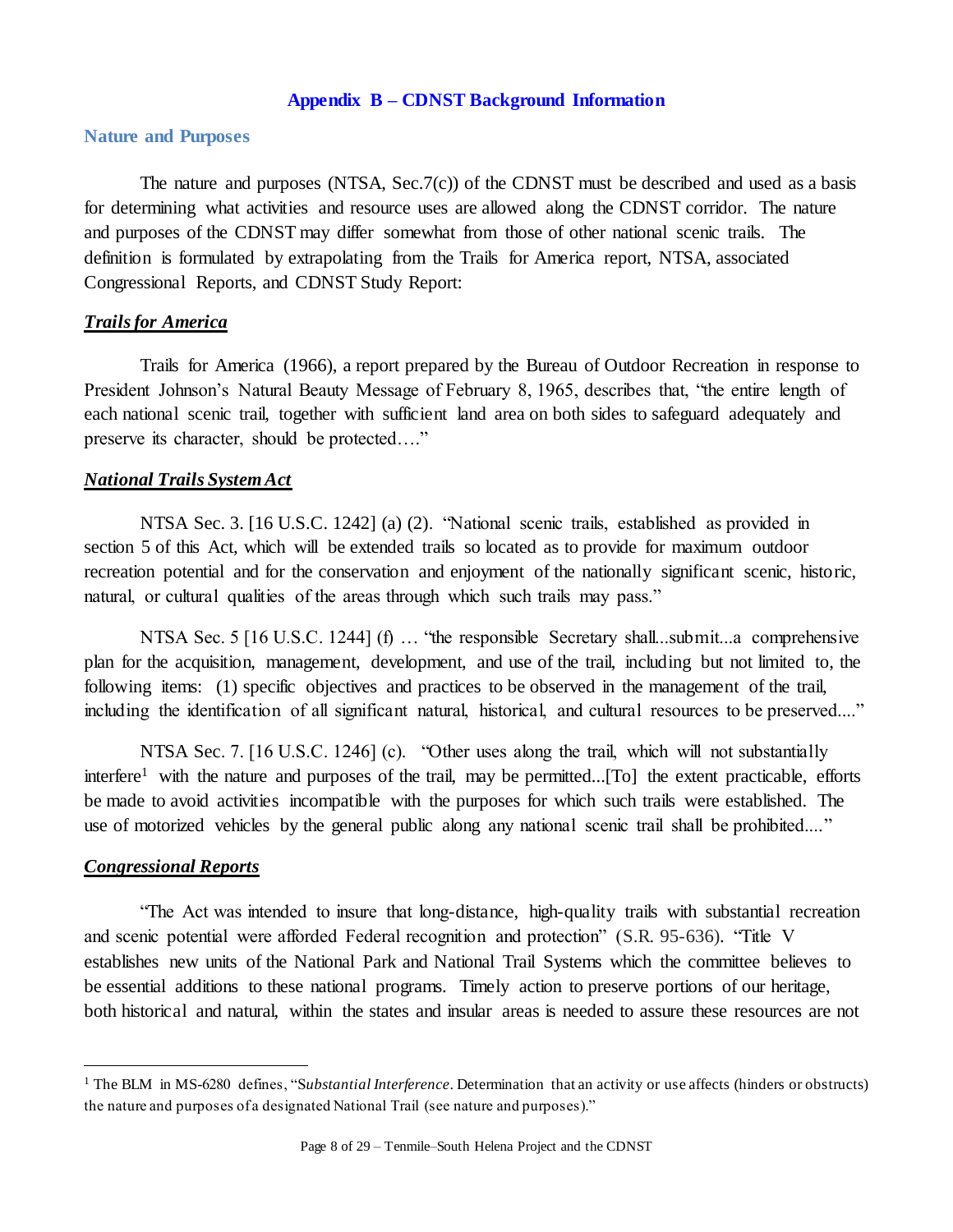lost through adverse actions by special interest groups" (H.R. 95-1165).

#### *CDNST Study Report*

The Study Report of 1976, prepared by the Bureau of Outdoor Recreation in response to the identification of the CDNST, under the NTSA, as as a potential addition to the national trails system, describes that, "The primary purpose of this trail is to provide a continuous, appealing trail route, designed for the hiker and horseman, but compatible with other land uses... One of the primary purposes for establishing the Continental Divide National Scenic Trail would be to provide hiking and horseback access to those lands where man's impact on the environment has not been adverse to a substantial degree and where the environment remains relatively unaltered. Therefore, the protection of the land resource must remain a paramount consideration in establishing and managing the trail. There must be sufficient environmental controls to assure that the values for which the trail is established are not jeopardized...

The trail experience on or near the Divide is an intimate one, for one can walk or ride horseback across vast fields of wildflowers and contemplate a story dating from the dawn of earth's history. This story began when a portion of the earth was thrust upward, creating the sharp precipitous peaks that were sculptured into rich land forms leaving sparkling lakes, crystal-clear streams, and myriads of cascading waterfalls. Along the way, the tranquility of the alpine meadows, verdant forests and semidesert landscape overwhelms everyone who passes that way. The trail would provide the traveler his best encounter with the Continental Divide — its serenity and pure air — and would supply for every trail traveler some of the world's most sublime scenes...

The basic goal of the trail is to provide the hiker and rider an entree to the diverse country along the Continental Divide in a manner, which will assure a high quality recreation experience while maintaining a constant respect for the natural environment... The Continental Divide Trail would be a simple facility for foot and horseback use in keeping with the National Scenic Trail concept as seen in the Appalachian and Pacific Crest Trails."

#### *CDNST Leadership Council*

The CDNST Leadership Council, in 2004, established a Vision and Guiding Principles for the development and protection of the CDNST. The Vision for the CDNST is: "Complete the Trail to connect people and communities to the Continental Divide by providing scenic, high-quality, primitive hiking and horseback riding experiences, while preserving the significant natural, historic, and cultural resources along the Trail." The Council's membership consists of senior Forest Service, Bureau of Land Management, and National Park Service responsible officials.

## *Public Involvement in the Formulation of Policy*

The formulation of the nature and purposes direction for the CDNST was developed through a public process (36 CFR 216) and approved by Associate Chief Hank Kashdan as documented in Federal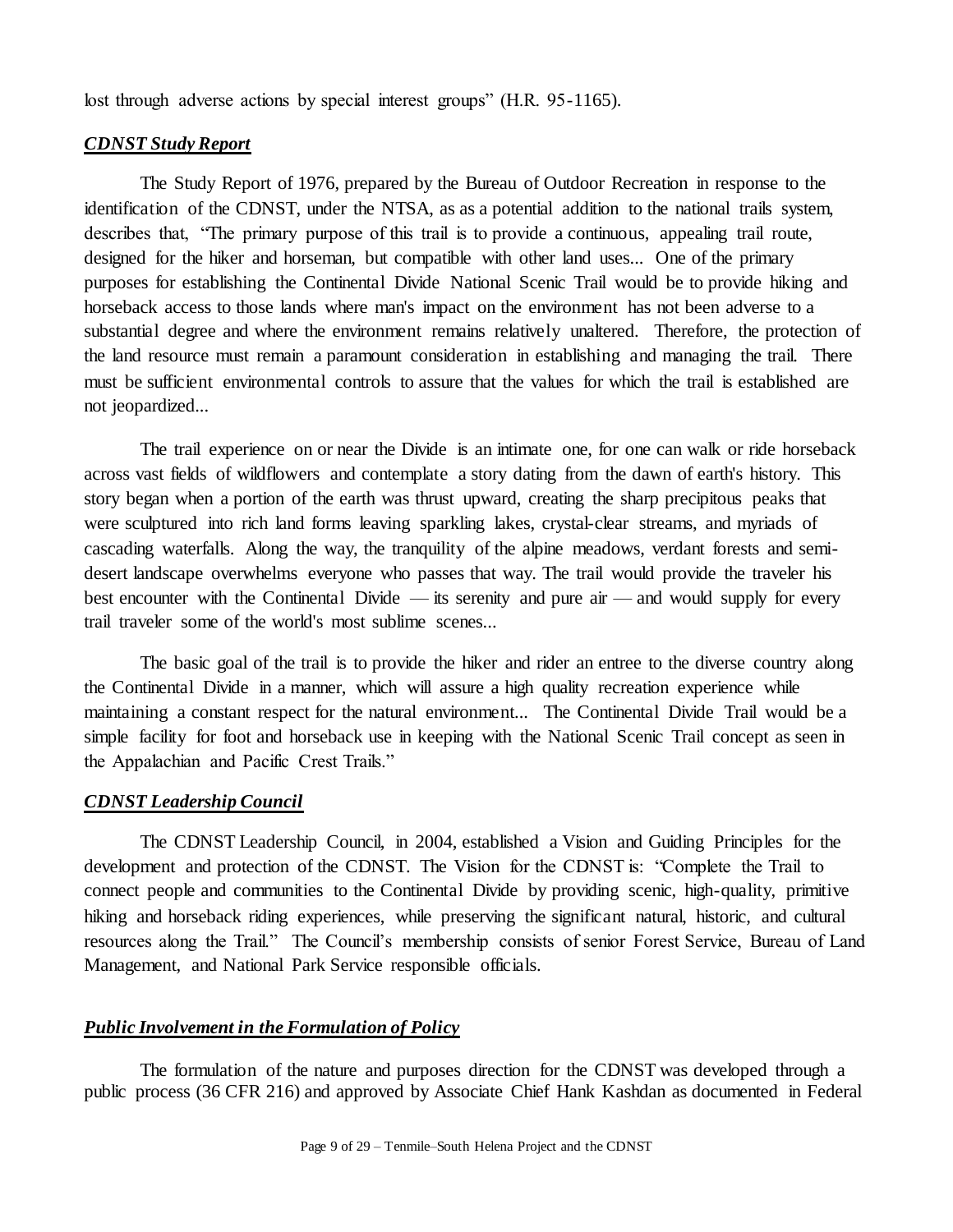Register: October 5, 2009 (74 FR 51116).<sup>2</sup> The following is the response to nature and purposes comments –

"The amendments to the 1985 CDNST Comprehensive Plan and corresponding directives are to ensure that the nature and purposes of the CDNST track those in the 1976 CDNST Study Report and 1977 CDNST Final Environmental Impact Statement, which were prepared pursuant to the NTSA (16 U.S.C. 1244(b)). The 1976 CDNST Study Report states:

The primary purpose of this trail is to provide a continuous, appealing trail route, designed for the hiker and horseman, but compatible with other land uses.  $***$  One of the primary purposes for establishing the Continental Divide National Scenic Trail would be to provide hiking and horseback access to those lands where man's impact on the environment has not been adverse to

a substantial degree and where the environment remains relatively unaltered. Therefore, the protection of the land resource must remain a paramount consideration in establishing and managing the trail. There must be sufficient environmental controls to assure that the values for which the trail is established are not jeopardized. \* \* \* The basic goal of the trail is to provide the hiker and rider an entree to the diverse country along the Continental Divide in a manner, which will assure a high-quality recreation experience while maintaining a constant respect for the natural environment. \* \* \* The Continental Divide Trail would be a simple facility for foot and horseback use in keeping with the National Scenic Trail concept as seen in the Appalachian and Pacific Crest Trails.

Thus, the 1976 CDNST Study Report states that the primary purpose of the CDNST is to provide a highquality recreation experience for hiking and horseback riding.

 $\overline{a}$ 

"The primary value of the Continental Divide Trail is its emphasis on conservation of the natural beauty of our environment, and on a wise use of our environment to give the greatest pleasure and health to our citizens. Under the proposed scheme, it is my understanding that…the environment of the Trail would be kept in its natural state as much as possible. Such an investment is prudent now, before the natural beauty can be eroded through overuse and expansion of communities into the area."

Statement of Honorable Peter Dominick, U.S. Senator from the State of Colorado

Consistent with the NTSA, the 1976 CDNST Study Report, and the 1977 CDNST Final Environmental Impact Statement, the amended CDNST Comprehensive Plan states that the nature and purposes of the CDNST are to provide for high-quality scenic, primitive hiking and horseback riding opportunities and to conserve natural, historic, and cultural resources along the CDNST corridor. The amended CDNST Comprehensive Plan and final directives implementing the amendments to the CDNST Comprehensive Plan on National Forest System lands provide that backpacking, nature walking, day hiking, horseback riding, nature photography, mountain climbing, cross-country skiing, and snowshoeing are compatible with the nature and purposes of the CDNST.... The amendments to the CDNST Comprehensive Plan and directives ensure consistency with the nature and purposes of the CDNST in the context of right-of-way acquisition, land management planning, scenery management, recreation resource management, motor vehicle use, trail and facility standards, and carrying capacity.'

<sup>&</sup>lt;sup>2</sup> This Federal Register Notice, in part, details direction for "nature and purposes," "vis ual resource management," "recreation resource management," "motor vehicle use," and "carrying capacity."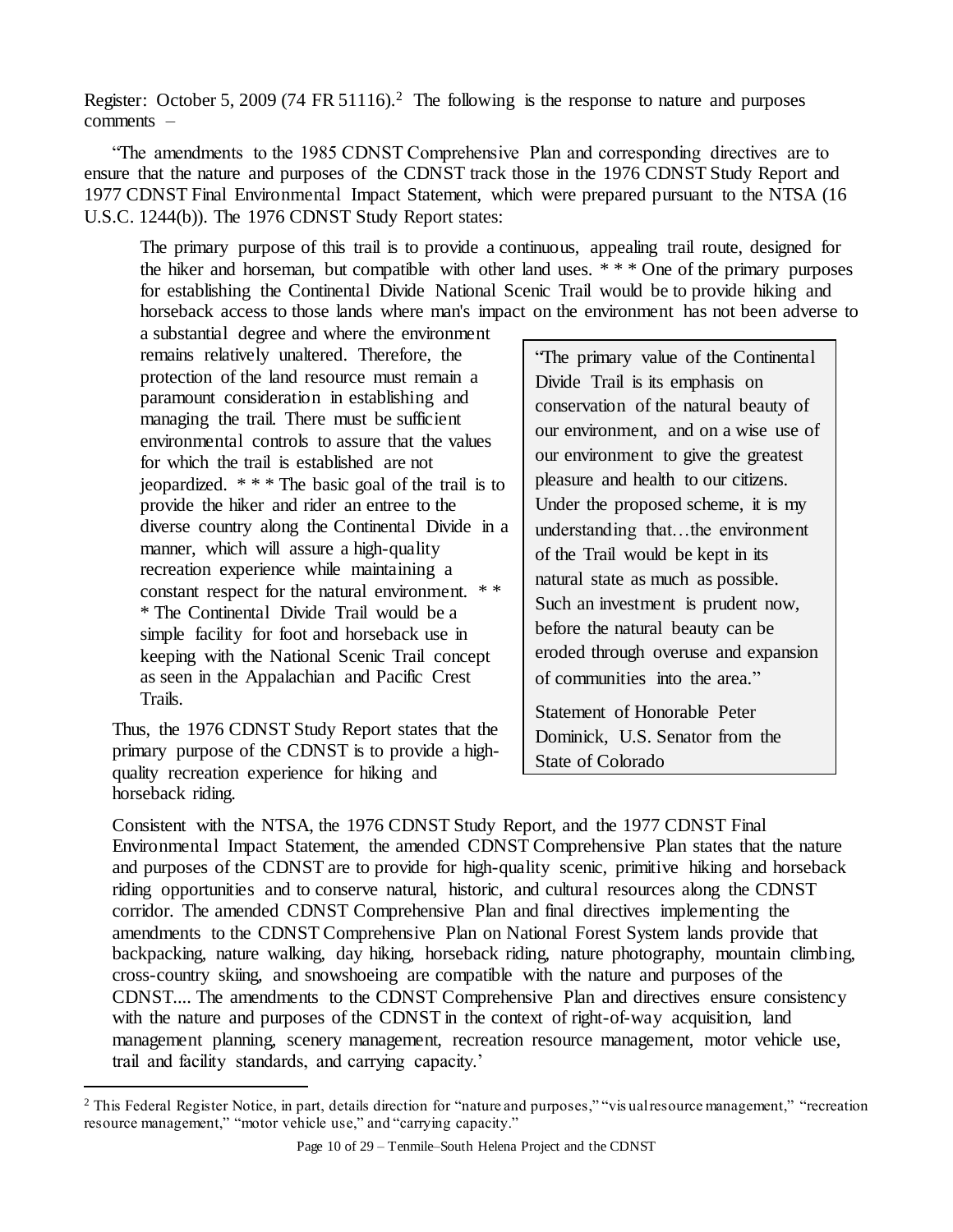The 1983 amendment to the NTSA, which added 16 U.S.C. 1246(j), does not modify the nature and purposes of the CDNST. The added subsection simply lists uses and vehicles that may be permitted on National Trails generally.

The NTSA states that all National Scenic Trails must be so located to provide for maximum outdoor recreation potential and conservation of natural, historic, and cultural resources (16 U.S.C.  $1242(a)(2)$ ). This requirement is reflected in the nature and purposes statement in the amended CDNST Comprehensive Plan, which states that the nature and purposes of the CDNST are to provide for high-quality scenic, primitive hiking and horseback riding opportunities and to conserve natural, historic, and cultural resources along the CDNST corridor. Where possible, the CDNST will be located in primitive or semi-primitive non-motorized settings, which will further contribute to providing for maximum outdoor recreation potential and conservation of natural, historic, and cultural resources in the areas traversed by the CDNST....

The Forest Service has removed the words `non-motorized' and `recreational' from the nature and purposes statement for the CDNST, as these words were redundant. `High-quality scenic, primitive hiking and horseback riding' are non-motorized recreation opportunities. The Agency has not removed the word `primitive' from the nature and purposes statement, as it is not redundant and is not ambiguous. It means `of or relating to an earliest or original stage or state....' Preferred recreation settings, including primitive or semi-primitive non-motorized categories, are delineated in the Forest Service's Recreation Opportunity Spectrum system (FSM 2311.1) and described in the CDNST Comprehensive Plan, Chapter IV(B)(5).

The amendments to the 1985 CDNST Comprehensive Plan apply throughout the document to the extent applicable, not just to the provisions that are specifically referenced in the amendments. The Forest Service agrees that this intent should be expressly stated. Therefore, the Agency has added the following statement to the amendments:

To the extent there is any inconsistency between the foregoing revisions and any other provisions in the 1985 CDNST Comprehensive Plan, the foregoing revisions control."

# *Summary*

 $\overline{a}$ 

In consideration of the language in the NTSA, Congressional Reports, CDNST Study Report and public comments, the nature and purposes policy for the CDNST is: "The nature and purposes of the CDNST are to provide for high-quality scenic, primitive hiking and horseback riding opportunities and to conserve natural, historic, and cultural resources along the CDNST corridor" (CDNST Comprehensive Plan and FSM 2353.42)*.*

# <span id="page-10-0"></span>**Planning Considerations**

National Trails are administered as trail corridors. Managers should establish plan components<sup>3</sup> that address (1) desired visitor experience opportunities and settings, and (2) the conservation of scenic, natural, historical, and cultural qualities of the corridor. In addition, supporting standards and guidelines need to be established to achieve desired conditions and objectives, and monitoring methods are to be described.

In 2009, the amended CDNST Comprehensive Plan and FSM 2353.4 constituted new

<sup>&</sup>lt;sup>3</sup> Plan components guide future project and activity decisionmaking.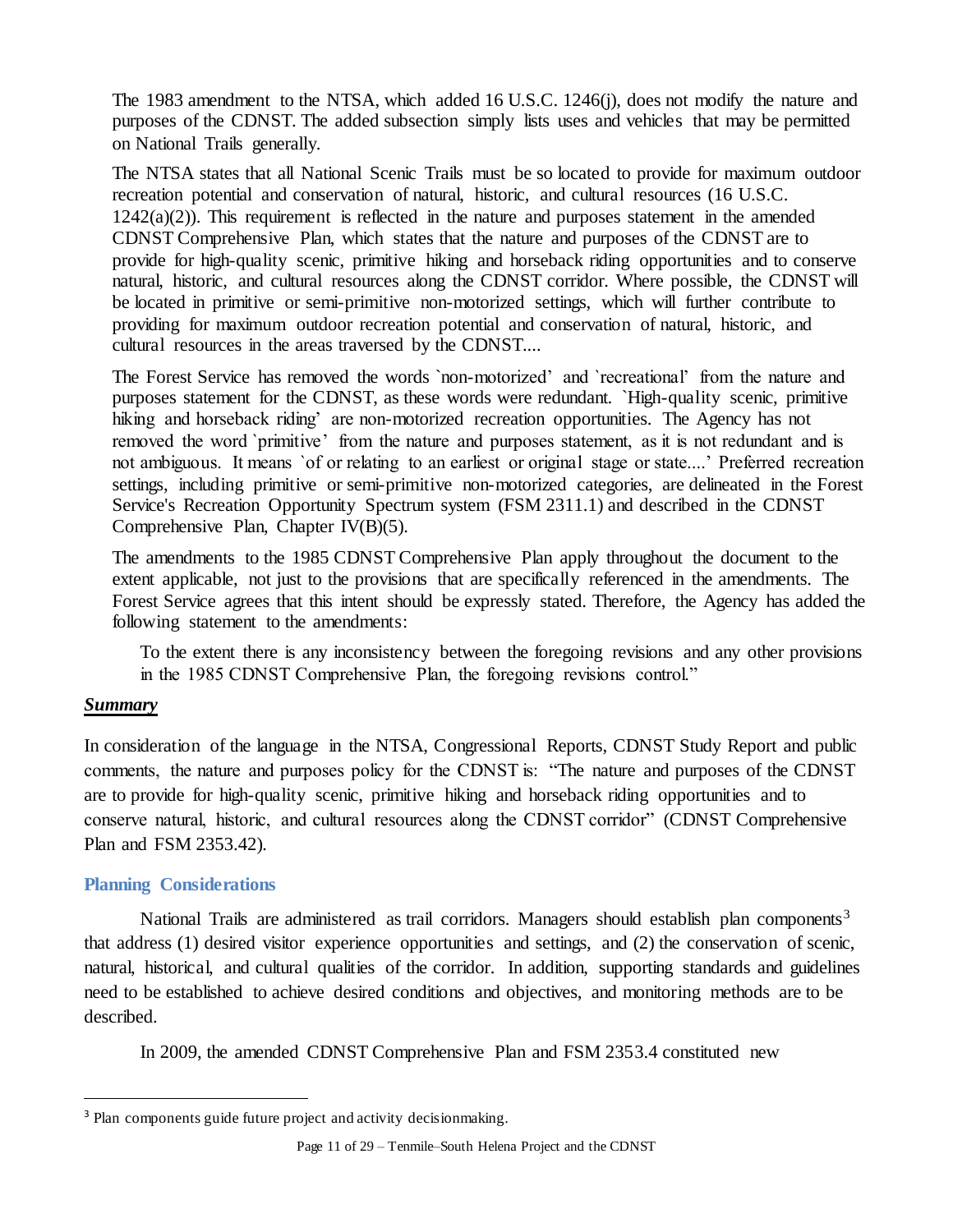information (40 CFR 1502.9(c)). The responsible official must review the new information and determine its significance to environmental concerns and bearing on current Land Management Plan (LMP) direction (FSH 1909.15 - 18). In regards to environmental documents for enacted LMPs, determine if Management Area (MA) prescriptions<sup>4</sup> and plan components along the CDNST travel route and corridor provide for the nature and purposes of the CDNST (FSM 2353.42 and FSM 2353.44b(1)). If not, the LMP should be amended or revised following the appropriate NEPA process to address the planning requirements of the NTSA (16 U.S.C. 1244(5)(f) and FSM 2353.44(b)(1)). Furthermore, project proposals may bring the CDNST into the scope of a NEPA process due to potential direct, indirect, and cumulative impacts of past actions and new proposals that may substantially interfere with the nature and purposes of the CDNST  $(40 \text{ CFR } 1508.25(c))$ .<sup>5</sup> This in turn could trigger the need for a land and resource management plan amendment, and on National Forest System lands, the development of a CDNST Unit Plan. Land management plans are to protect potential CDNST rights-of-way<sup>6</sup> and high potential route segments<sup>7</sup> where the rights-of-way is yet to be selected and the travelway officially located (1246(a)(2) and 16 U.S.C. 1244(f)(3)). Until the CDNST rights-of-way is selected and the corridor is located, the Agencies must not undertake any major Federal action which (1) may adversely impact potential CDNST rights-of-way and corridor locations, (2) limit the choice of reasonable alternatives, and (3) prejudice ultimate rights-of-way and locations decisions (40 CFR 1506.1).

### **Locating the CDNST Corridor and Establishing Management Direction**

 $\overline{a}$ 

The CDNST corridor is to be described through the delineation of a Management Area (MA) with plan components that provide for the nature and purposes values of this designated National Scenic Trail. To provide for the nature and purposes of the National Trail, several location and management factors should be considered; such as and where reasonable to do so, the MA should be located in more primitive ROS classes; once located the management of the MA should provide for a Primitive or Semi-Primitive Non-Motorized experiences to extent practicable. In addition, the CDNST travelway is a concern level 1 travel route and scenic management objectives of high or very high must be met in the immediate foreground and foreground to the extent practicable. The boundary of the MA should follow topographic features to the extent possible, while being at least one-half mile wide on each side of the established and potential locations of the National Trail travel routes. This recommendation is based on ROS criteria that identify remoteness for a Semi-Primitive Non-Motorized setting as: An area at least 1/2-mile but not further than 3 miles from all roads, railroads or trails with motorized use; can include

<sup>4</sup> Management prescriptions are management practices and intensity selected and scheduled for application on a specific area to attain multiple-use and other goals and objectives.

<sup>&</sup>lt;sup>5</sup> A substantial interference include the cumulative effects of actions that that degrade the Scenic Integrity Level or modified the ROS Class resulting in more developed or modified CDNST settings of selected and high potential route segments. The cumulative effects period is the 37 years since the CDNST was established and designated by Congress in 1978.

<sup>6</sup> The BLM in MS-6280 defines a, '*National Trail Management Corridor*. Allocation established through the land use planning process, pursuant to Section 202 of Federal Land Policy and Management Act and Section 7(a)(2) of the National Trails System Act ("rights-of-way") for a public land area of sufficient width within which to encompass National Trail resources, qualities, values, and associated settings and the primary use or uses that are present or to be restored."

 $<sup>7</sup>$  The term "high potential route segments" means those segments of the North Country and Continental Divide NSTs which</sup> would afford high quality recreation experience in a portion of the route having greater than average scenic values (16 U.S.C  $1251(2)$ ).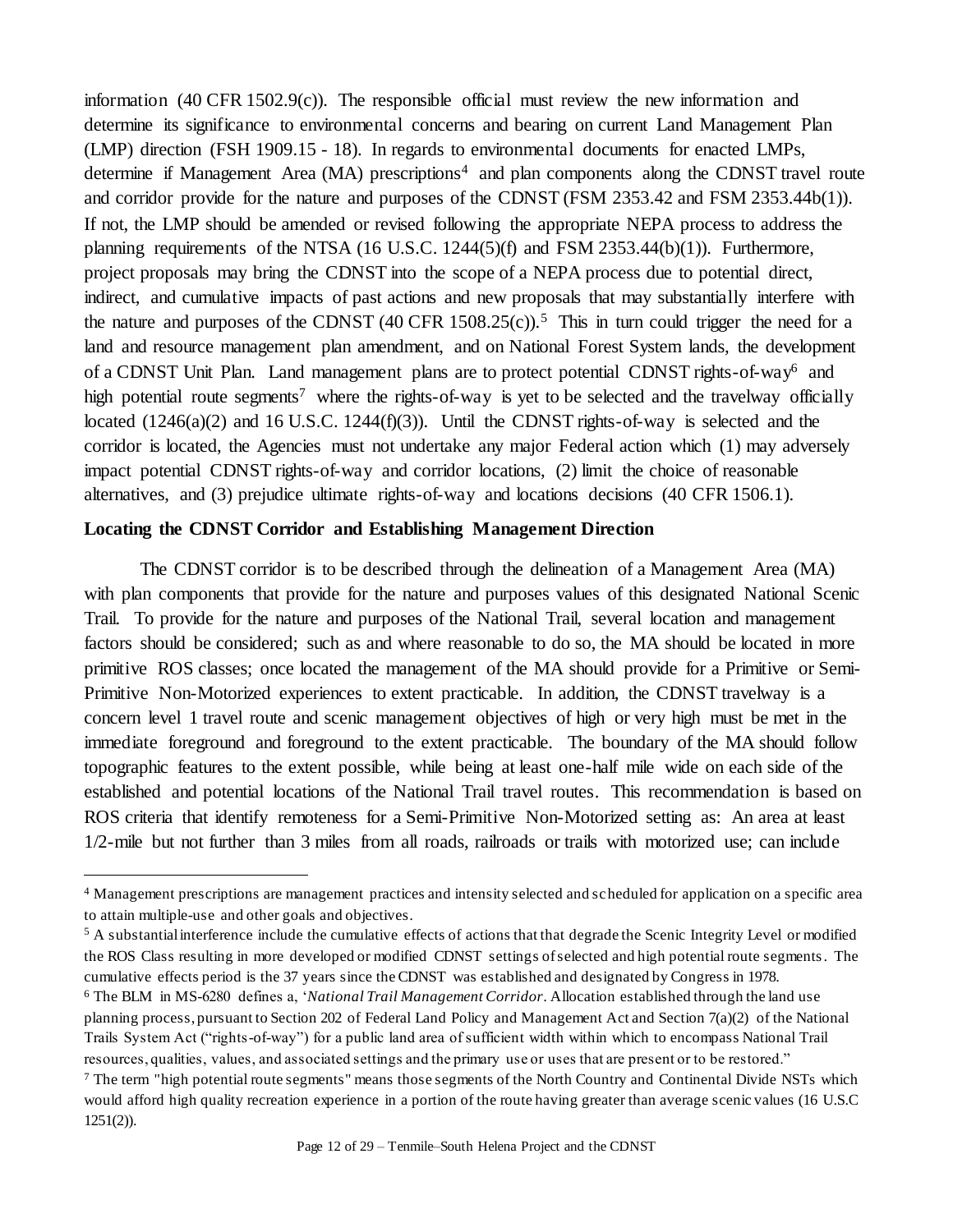the existence of primitive roads and trails if closed to motorized use. More than 3 miles would tend to classify the area as Primitive<sup>8</sup> another desirable setting. The Forest Service Scenery Management System identifies that the middle ground begins at  $1/2$ -mile of the travel route.<sup>9</sup> The Bureau of Outdoor Recreation, pursuant to 16 U.S.C. 1244(b), prepared a Study Report for the CDNST that was

completed in 1976. The Chief of the Forest Service adopted the 1976 CDNST Study Report and 1977 CDNST Final Environmental Statement on August 5, 1981 (46 FR 39867). In 2009 the Chief amended the 1985 CDNST Comprehensive Plan and issued conforming FSM 2353.4 policy.

Comprehensive plan requirements (16 U.S.C. 1244(f)) for the CDNST are addressed through staged or stepped-down decision processes: (1) the 2009 Comprehensive Plan established broad policy and procedures, (2) land management plans guide all natural resource management activities and establish management standards and guidelines for the National Forest System (36 CFR 219.1), provide integrated resource management direction for special areas (36 CFR 219.2), and address programmatic planning requirements as described in the Comprehensive Plan (Chapter IV), and (3) mid-level and

 $\overline{a}$ 

A comprehensive plan for a National Trail is not a LMP resource plan—36 CFR 219.15(e). Instead, the establishment of the comprehensive plan for the CDNST constitutes an overlay on the management regime otherwise applicable to public areas managed by land management agencies. The NTSA (and E.O. 13195) limits the management discretion the agencies would otherwise have by mandating the delineation and protection of the nature and purposes of the CDNST.

site-specific plans complete the comprehensive planning process through field-level actions to protect the corridor and then maintain or construct the travel route (FSM 2353.44b part 2). The following direction is found in the Comprehensive Plan and Forest Service Manual:

Recreation Resource Management is addressed in the CDNST Comprehensive Plan in Chapter IV.B.5, page 14. Policy is described in Part b as, "(1) Manage the CDNST to provide high-quality scenic, primitive hiking and pack and saddle stock opportunities. Backpacking, nature walking, day hiking, horseback riding, nature photography, mountain climbing, cross-country skiing, and snowshoeing are compatible with the nature and purposes of the CDNST."

Management direction is described in the Comprehensive Plan, Chapter IV.B.5. Part c, page 16, as, "(1) Use the ROS system in delineating and integrating recreation opportunities in managing the CDNST. Where possible, locate the CDNST in Primitive or Semi-Primitive Non-Motorized ROS classes; provided that the CDNST may have to traverse intermittently through more developed ROS

Page 13 of 29 – Tenmile–South Helena Project and the CDNST

<sup>8</sup> FSM 2310.3 – [Planning] Policy. 1. Use the ROS to establish planning criteria, generate objectives for recreation, evaluate public issues, integrate management concerns, project recreation needs and demands, and coordinate management objectives. 2. Use the ROS system to develop standards and guidelines for proposed recreation resource use and development. 3. Use the ROS system guidelines to describe recreation opportunities and coordinate with other recreation suppliers.... [Policy has been in effect from 1986 to present.] FSM 2311.1 – Reference: [ROS User Guide.](http://www.fs.fed.us/cdt/carrying_capacity/rosguide_1982.pdf) 

<sup>9</sup> [Landscape Aesthetics, A Handbook for Scenery Management, Agricultural Handbook Number 701](http://www.fs.fed.us/cdt/carrying_capacity/landscape_aesthetics_handbook_701_no_append.pdf)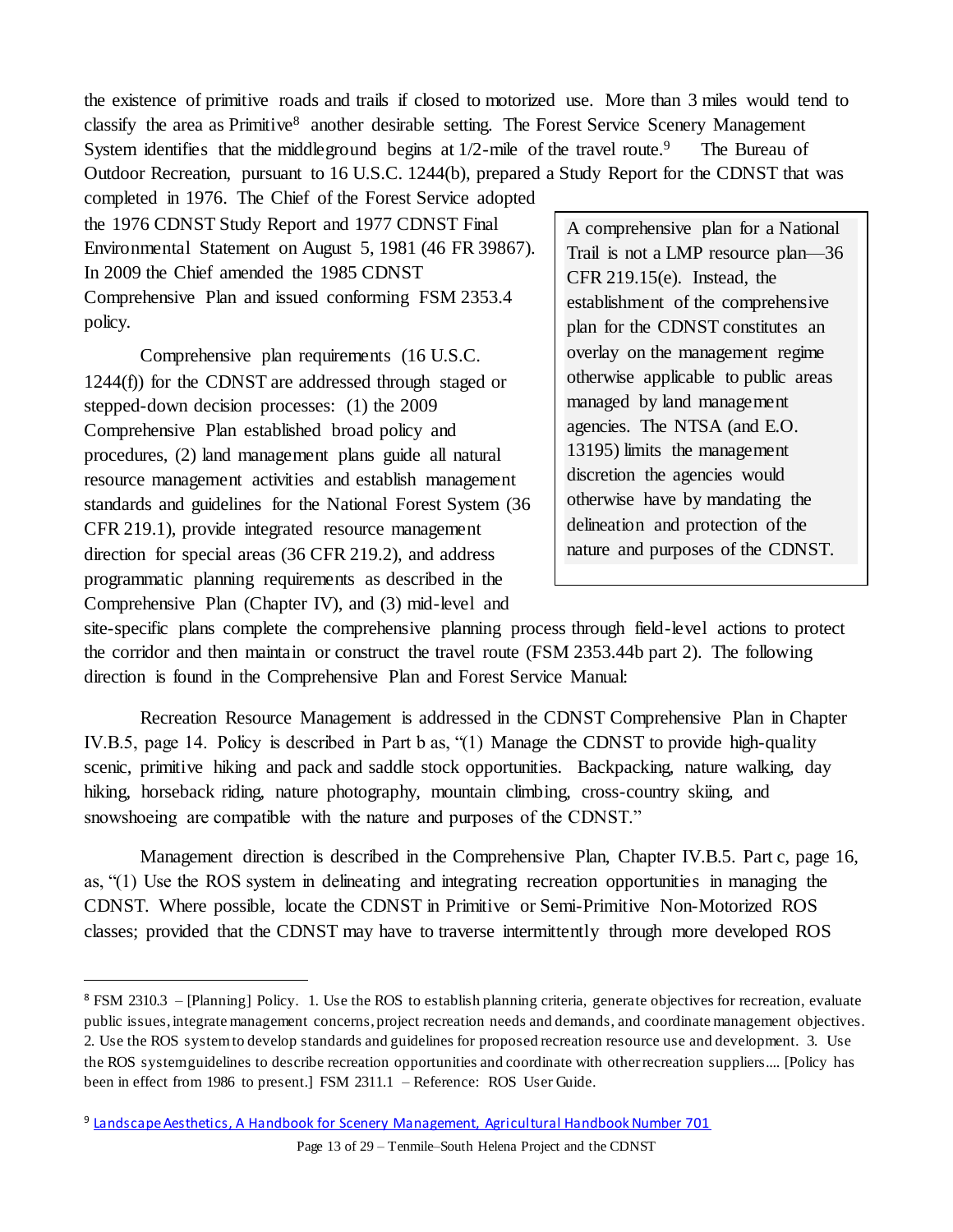classes to provide for continuous travel between the Canada and Mexico borders." All ROS classes are summarized in this section of the Comprehensive Plan to assure that identical definitions are used across administrative units; this summary is not to be construed as indicating a desirability or compatibility of managing the CDNST corridor to provide for Semi-Primitive Motorized, Roaded Natural, and Rural ROS class conditions. Primitive and Semi-Primitive Non-Motorized classes are consistent with the nature and purposes (values) of the CDNST. Management direction for Semi-Primitive Motorized, Roaded Natural, Rural, and Urban ROS classes allow uses that substantially interfere with the nature and purposes of the CDNST.

# **Carrying Capacity**

 $\overline{a}$ 

National Trails System Act  $(NTSA)^{10}$ , sections 5(e) and 5(f), direct that a comprehensive plan for a national trail, "identify carrying capacity of the trail and a plan for its implementation." This is similar to Section  $3(d)(1)$  of the Wild and Scenic Rivers Act (WSRA)<sup>11</sup> that directs federal river-administering agencies to "address…user capacities" in a comprehensive river management plan (CRMP) prepared for each component of the National Wild and Scenic Rivers System. The NTSA and WSRA do not define "carrying capacity" or "user capacities," but recent litigation has focused primarily on the recreational use.<sup>12</sup> The scope of "carrying capacity" and "user capacity" broadly includes visitor use, other public use, and administrative use, but with particular emphasis on the recreational aspect.

Carrying capacities are an integral part of the management approaches identified in a CP to protect and enhance National Scenic Trail (NST) nature and purposes. The nature and purposes of a NST are also known as NST values. The values of National Scenic Trails (NST) include: (1) visitor experience opportunities and settings, and (2) the conservation and protection of scenic, natural, historical, and cultural qualities of the corridor. Primitive and Semi-Primitive Non-Motorized Recreation Opportunity Spectrum (ROS) classes generally provide for desired experiences where the allowed non-motorized activities reflect the purposes for which the National Trail was established. Furthermore, the NTSA goes beyond ROS descriptors requiring the protection of significant resources and qualities along the National Trail corridor.

Addressing visitor capacities requires managers to assess impacts from both established uses and potential new uses. It can be a challenging task because of the complex relationship between human uses and national trail values. The capacity to absorb use without substantial impacts to resources and visitor experiences is dependent on myriad interrelated factors. Capacity-related decisions can also potentially lead to management actions that restrict the public's access to federal lands.

*Forest Service – The following describes common considerations and elements of what could be expected for (or lead to) locations and Plan components that would be applied to a Management Area to achieve the nature and purposes of the CDNST:*

<sup>10</sup> 16 U.S.C. §1241-1251: Public Law 90-543 (October 2, 1968) and amendments.

<sup>11</sup> 16 U.S.C. §1271-1278; Public Law 90-542 (October 2, 1968) and amendments.

<sup>12</sup> *See Friends of Yosemite Valley v. Kempthorne*, 520 F.3d 1024 (9th Cir. 2008); *American Whitewater v. Tidwell,* (D.S.C. 2012).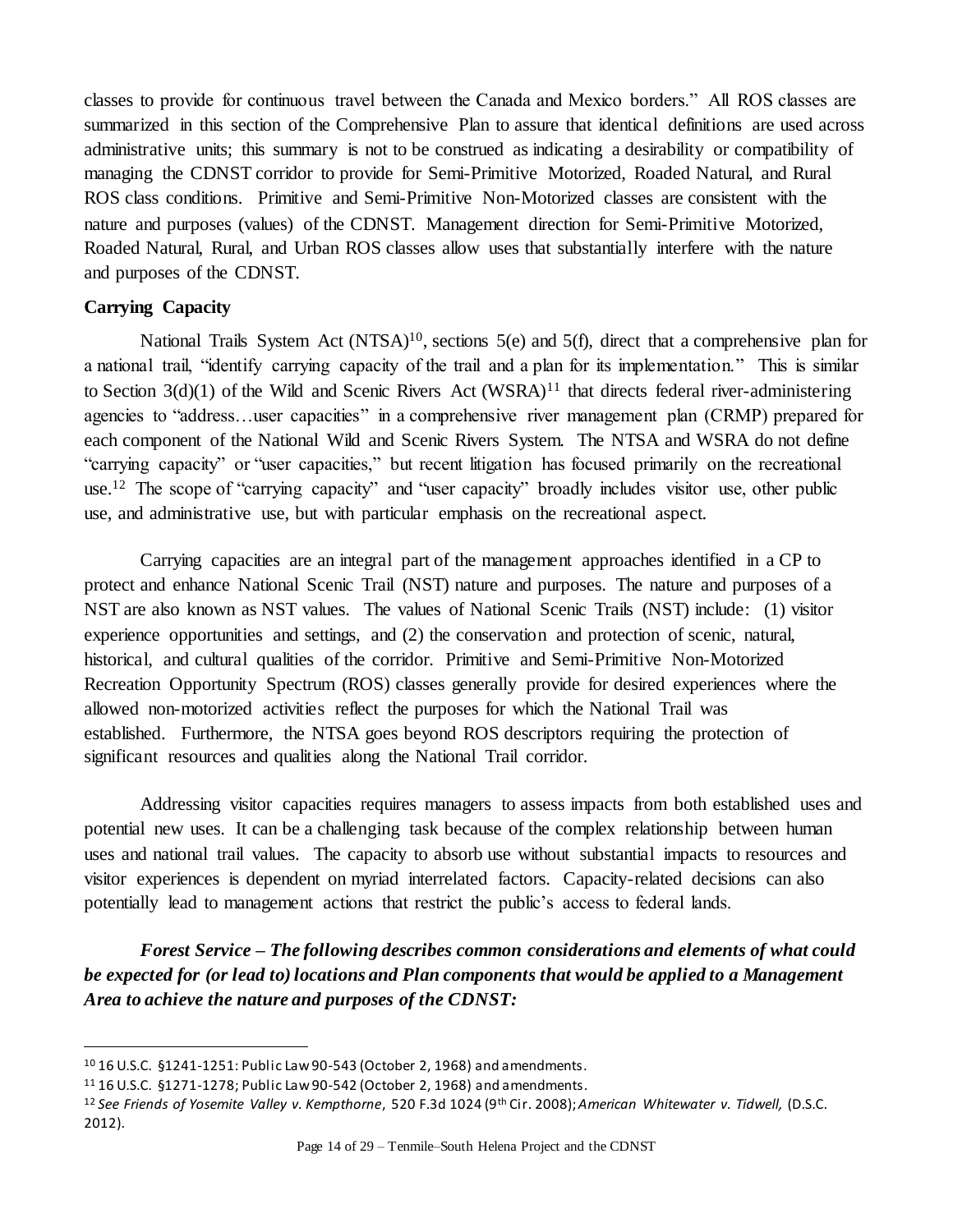Forest Service land management plans shall form one integrated plan for each unit (16 U.S.C. 1604(f)(1)). The plan must provide for ecosystem services and multiple uses, including outdoor recreation, range, timber, watershed, wildlife, and fish, within Forest Service authority and the inherent capability of the plan area as follows: ... (b)... (1) The plan must include plan components, including standards or guidelines, to provide for: (i) Sustainable recreation; including recreation settings, opportunities, and access; and scenic character..., and (vi) appropriate management of other designated areas or recommended designated areas in the plan area...(36 CFR 219.10(b)(i)&(vi)). The CDNST is a congressionally designated area (36 CFR 219.19).

On National Forest System lands, a MA is to be established for existing CDNST rights-of-way corridors (FSM 2353.44b(1)). For CDNST sections that pass through the planning unit, plan components must include management and use direction (16 U.S.C. 1244(f)) for the rights-of-way that provide for the nature and purposes of this National Trail (16 U.S.C. 1246). In addition to having appropriate direction in LMPs, some actions are only allowed or are dependent on the approval of a CDNST Unit Plan (FSM 2353.44(b)(2)); this would include a decision that would allow bicycle use (FSM 2353.44b(10)) and motor vehicle use (FSM 2353.44b(11)).

# **CDNST LMP MA Desired Conditions**

### **Descriptions**

Consistent with the CDNST Comprehensive Plan, the MA provides high-quality scenic, primitive hiking and horseback riding opportunities and conserves natural, historic, and cultural resources. Desired conditions are characterized in part by Primitive and Semi-Primitive Non-Motorized ROS settings. These settings are described by the following conditions:

 Primitive: This ROS class provides users with a primitive recreation experience. These segments are set in an essentially unmodified environment. Evidence of humans would be unnoticed by an observer traveling through the area. The travel route should be at least 3 miles from all roads, railroads, or trails with motorized use. Places for camping will be available and rudimentary facilities for overnight camping could be provided outside designated wilderness. Interactions between users will be minimal. The user will enjoy maximum opportunity for solitude and testing of outdoor skills. Feelings of regulation will be minimized to the greatest extent possible. Feelings of physical achievement and self-reliance will be an important part of the experience offered. Ecological processes such as fire, insects, and disease exist.

 Semi-primitive Non-Motorized: The ROS class provides a natural setting that could have subtle modifications that would be noticed, but not draw the attention of an observer traveling through the area. The travel route will be at least one-half mile from all roads, railroads, or trails with motorized use. Opportunities for solitude and exercising outdoor skills will be present, but the areas are not as remote as in the primitive class. Ecological processes such as fire, insects, and disease exist.

### **CDNST LMP MA Objectives**

### **Descriptions**

Complete the CDNST Unit Plan (FSM 2353.44(b)(2)) within three years. [Example of stepped-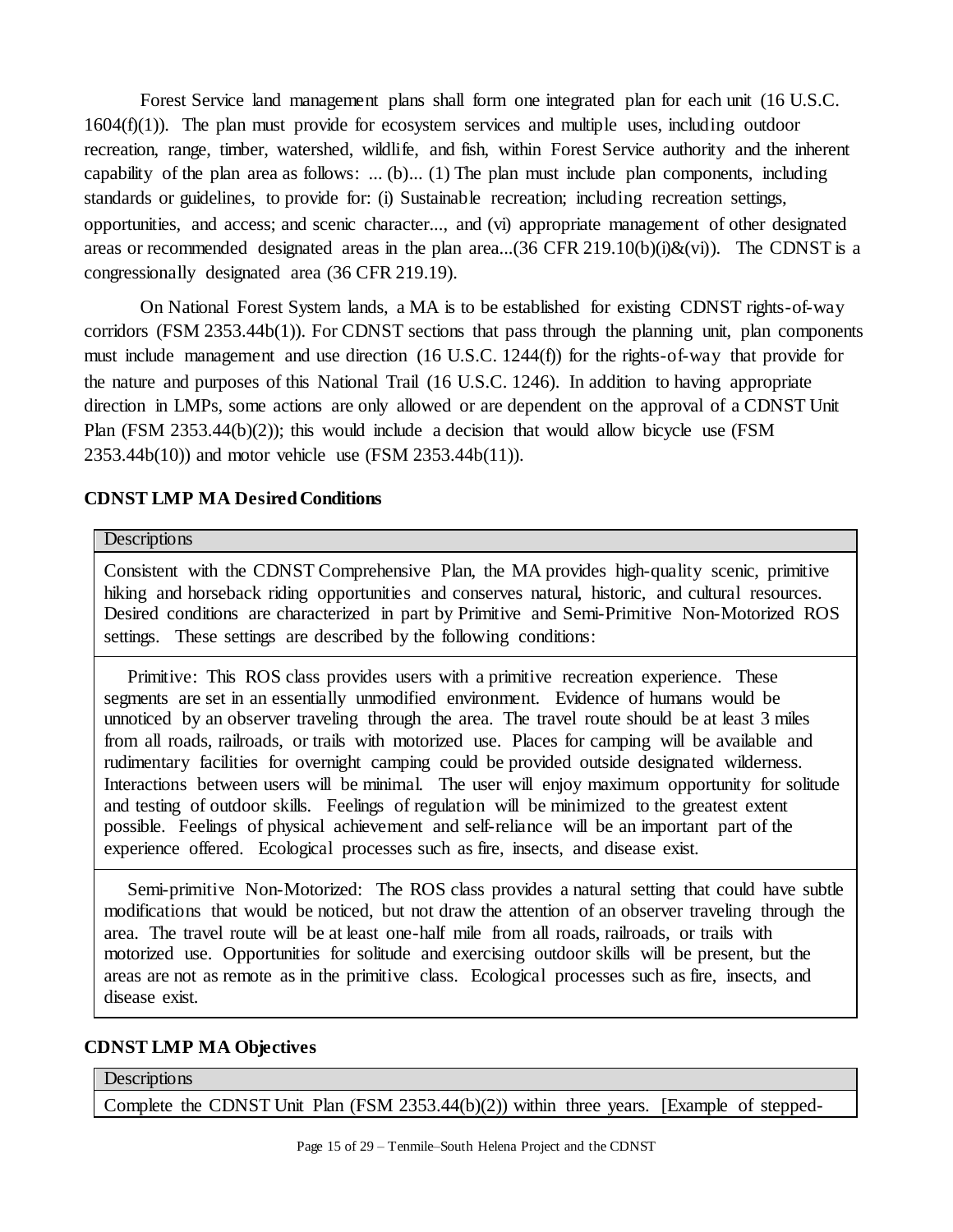down and staged planning and decision-making.]

Complete the CDNST travel route through the MA within five years. [Example of proposed and possible actions.]

# **CDNST LMP MA Standards or Guidelines**

Descriptions - See FSM 1110.8 for Degree of Compliance or Restriction "Helping Verbs" and "Mood of Verb" Definitions

### **Scenery Management**

Manage the travelway as a concern level 1 travel route. Resource management actions are to meet a Scenic Integrity Level of Very High or High in the immediate foreground and foreground visual zones. Excepted are management activities that contribute to achieving the overall nature and purposes of the CDNST.

*Forest-wide Standard: Resource management actions are to meet a Scenic Integrity Level of Very High, High, or Moderate in the middleground as viewed from the existing and potential CDNST travel routes.*

### **Recreation Management**

Resource manage actions and allowed uses must be consistent with maintaining or achieving Primitive or Semi-Primitive Non-Motorized ROS class settings.

Manage the CDNST to provide high-quality scenic, primitive hiking and pack and saddle stock opportunities. Backpacking, nature walking, day hiking, horseback riding, nature photography, mountain climbing, cross-country skiing, and snowshoeing are compatible with the nature and purposes of the CDNST (FSM 2353.42 and FSM 2353.44b(8)).

The Management Area is not suitable for motorized and mechanized use, except where such use is in accordance with FSM  $2353.44b(10)$  and  $(11)$ .

If the interval between natural water sources is excessive, consider developing and protecting water sources for hikers and pack and saddle stock use (FSM 2353.44b(9)).

### **Special Uses Management**

Activities, uses, and events that would require a permit shall not be authorized unless the activity, use, or event contributes to achieving the nature and purposes of the CDNST.

## **Minerals Management**

Mineral leases are to include stipulations for no surface occupancy.

Permits for the removal of mineral materials are not to be issued.

Mineral withdrawals should be enacted in areas with a history of locatable mineral findings.

# **Timber Management**

Lands are not suitable for timber production. Timber harvest is not scheduled and does not contribute to the allowable sale quantity.

## **Vegetation Management**

Vegetation may be managed to enhance recreation opportunities, to provide vistas to view surrounding areas, and to conserve natural resources.

Vegetation may be managed to maintain or improve threatened, endangered, and sensitive species habitat.

#### **Travel Routes**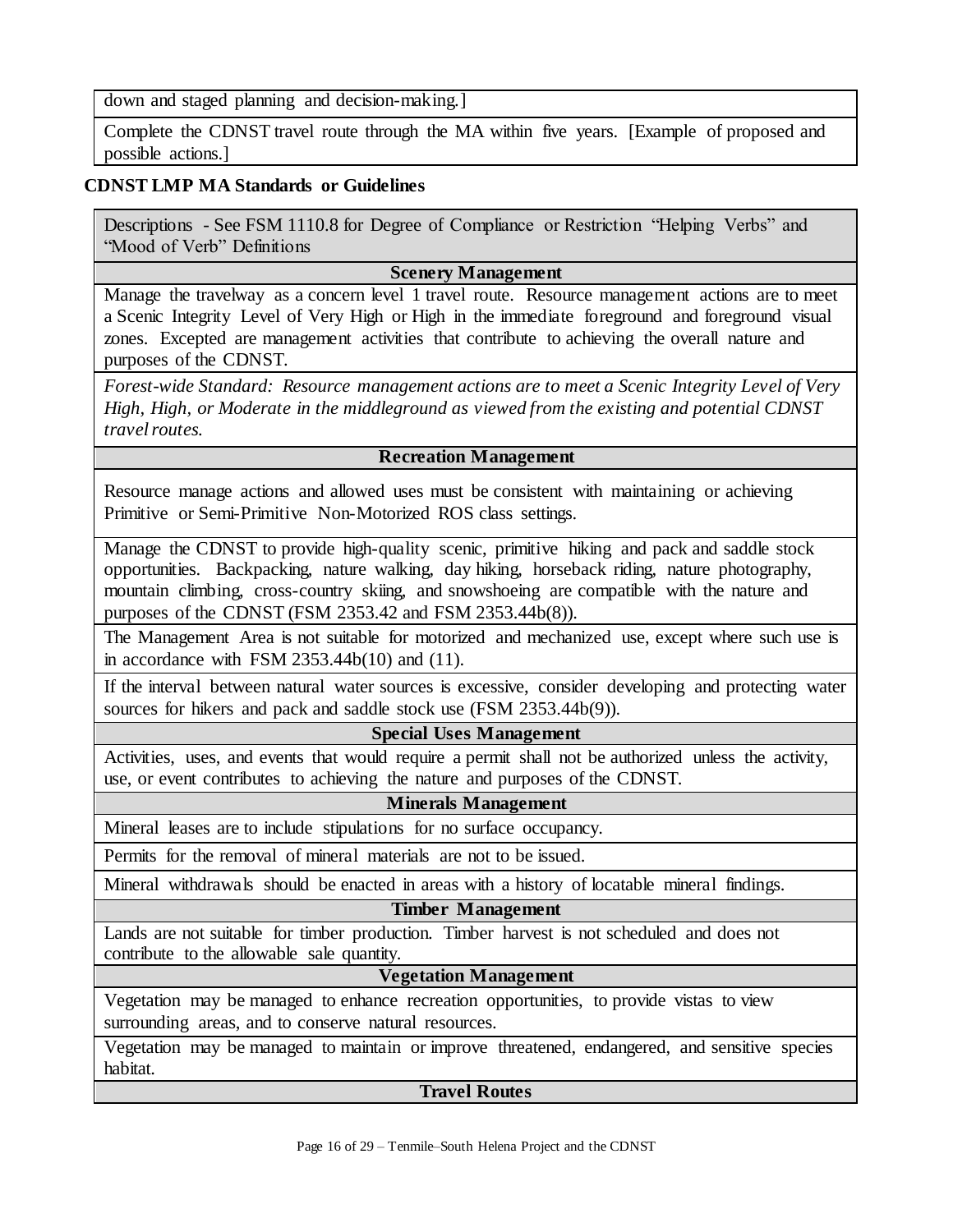Segments of the CDNST should fall into Trail Class 2 or 3 and have a Designed Use of Pack and Saddle Stock, except where a substantial safety or resource concern exists, the travel route may have a Designed Use of Hiker/Pedestrian (FSH 2309.18).

Road construction and reconstruction is prohibited; excepted are motor vehicle use circumstances described in CDNST Comprehensive Plan Chapter IV.6 and FSM 2353.44b(11).

#### **Other Uses Considerations**

Other uses that could conflict with the nature and purposes of the CDNST may be allowed only where there is a determination that the other use would not substantially interfere with the nature and purposes of the CDNST (16 USC 1246(c)).

#### **CDNST LMP MA Implementation Guidance**

Partnerships and volunteers are sustained or sought to lead and assist in CDNST programs. Volunteer and cooperative agreements will be developed with those volunteers and private organizations that are dedicated to planning, developing, maintaining, and managing the CDNST in accordance with Sections 2(c), 7(h)(1), and 11 of the NTSA.

The direction in the NTSA, 2009 CDNST Comprehensive Plan, FSM 2310, FSM 2353.4, FSM 2380, and E.O. 13195 are used to guide the development and management of this National Scenic Trail corridor.

#### <span id="page-16-0"></span>**Legislative History and Policy**

#### **Trails for America**

Trails for America, a 1966 report prepared by the Bureau of Outdoor Recreation in response to President Johnson's Natural Beauty Message of February 8, 1965, describes a vision for the Continental Divide Trail: "A Continental Divide Trail would provide a continuous route along the Continental Divide and Rocky Mountains from the Canadian border almost to the Mexican border... Designed to accommodate riders and hikers, a Continental Divide Trail would pass through some of the most scenic areas in the country in its 3,082-mile route. The 763 miles in Montana, 147 miles in Idaho, 506 miles in Wyoming, 614 miles in Colorado, and 1,052 miles in New Mexico span spectacular, wild, mountain country, rich in the early history of the West. The route affords views of perpetual icefields and of awesome peaks, many over 14,000 feet. It passes hundreds of alpine lakes and streams teeming with trout. The high mountains are home to many species of game, including the bighorn sheep, mule deer, and bear...

Administration of national scenic trails is complicated by the linear nature of the trails and the complex pattern of land ownership along them. Most existing or potential national scenic trails extend through or into several States. Typically they cross some lands that are administered by Federal, State, and local public agencies, and other lands that are privately owned. In the West, the trails cross lands administered largely by Federal agencies—the Forest Service, National Park Service, [and] Bureau of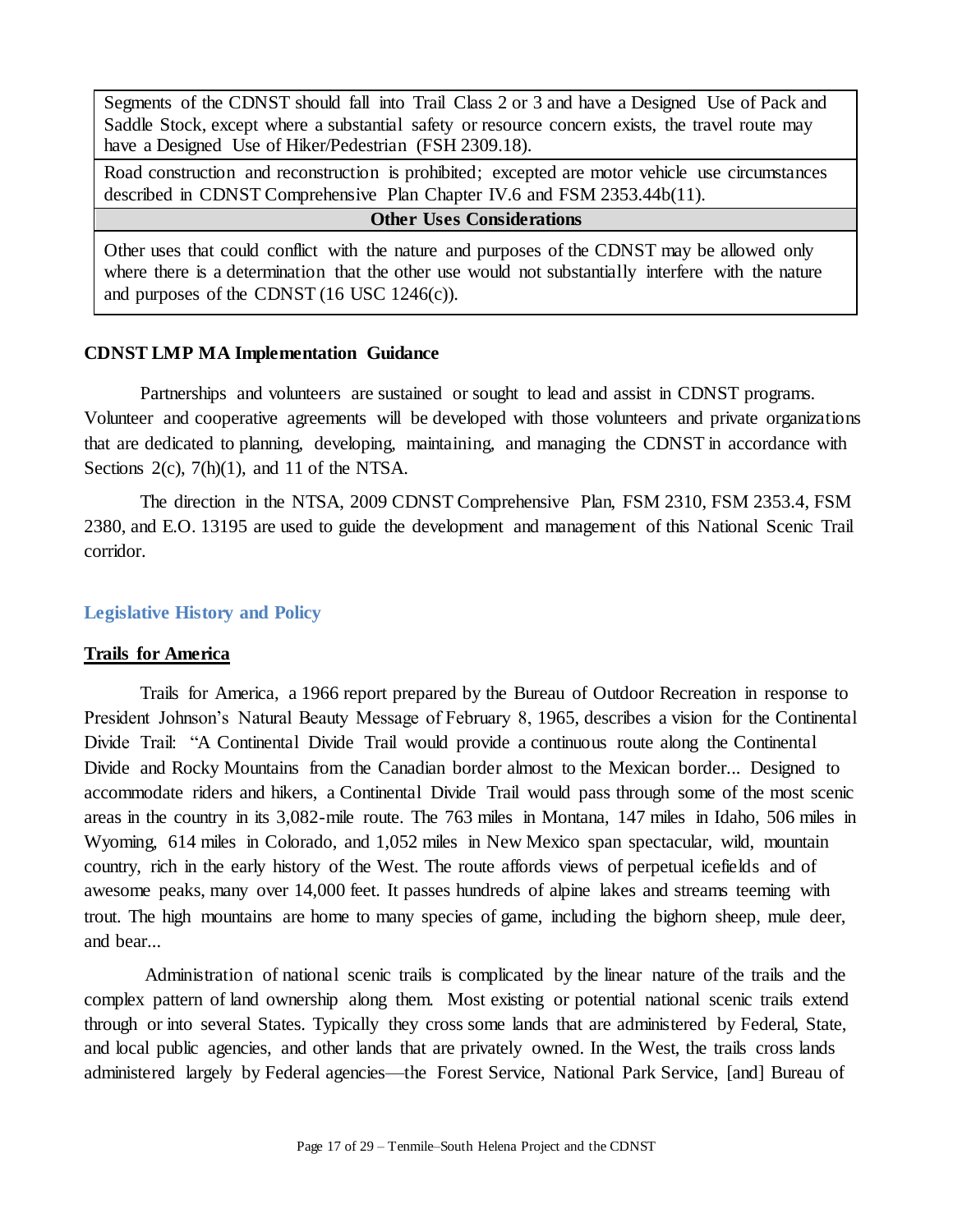Land Management... In view of these considerations, administration of national scenic trails should be governed by the following principles...

4. The entire length of each national scenic trail, together with sufficient land area on both sides to safeguard adequately and preserve its character, should be protected in some form of public control..., and

9. The responsible Secretary, after agreement with the other Federal agencies involved and consultation with appropriate States, local governments, private organizations, and advisory councils, should:

a. locate and designate the route and width of right-of-way of each trail assigned him. The rightof-way should be wide enough to protect adequately the natural and scenic character of the lands through which the trail passes and the historic features along and near along the trail, and to provide campsites, shelters, and related public-use facilities as necessary. It should avoid, insofar as practicable, established highways, motor roads, mining areas, power transmission lines, private recreational developments, public recreational developments not related to the trail, existing commercial and industrial developments, range fences and improvements, private operations, and any other activities that would be incompatible with the protection of the trail in its natural condition and its use for outdoor recreation. Formal designation should be accomplished by publishing notice of the route and right-of-way in the Federal Register, together with appropriate maps and descriptions. Minor changes in route and right-of-way should be handled in the same manner.

b. define the kinds of recreation use that are appropriate on the trail and in keeping with its objectives, and define the kinds of non-recreation uses, if any, that may be permitted within the right-of-way; issue the necessary regulations; and provide enforcement.

c. establish construction and maintenance standards including standards for related facilities that will adequately protect trail values and provide for optimum public use."

# **National Trails System Act**

The National Trails System Act (NTSA), P.L. 90-543, was passed by Congress on October 2, 1968. It established policies and procedures for a nationwide system of trails including National Scenic Trails. The Appalachian Trail and the Pacific Crest Trail were designated as the nation's first National Scenic Trails. "The Act was intended to insure that long-distance, high-quality trails with substantial recreation and scenic potential were afforded Federal recognition and protection" (S.R. 95-636).

The National Parks and Recreation Act of November 10, 1978 established and designated the Continental Divide National Scenic Trail (CDNST) (Pub. L. No. 95-625, 92 Stat. 3467), which amended the NTSA of 1968 (16 U.S.C. 1241-1251). The "Background" for H.R. 12536 states that, "Title V establishes new units of the National Park and National Trail Systems which the committee believes to be essential additions to these national programs. Timely action to preserve portions of our heritage, both historical and natural, within the states and insular areas is needed to assure these resources are not lost through adverse actions by special interest groups" (H.R. 95-1165).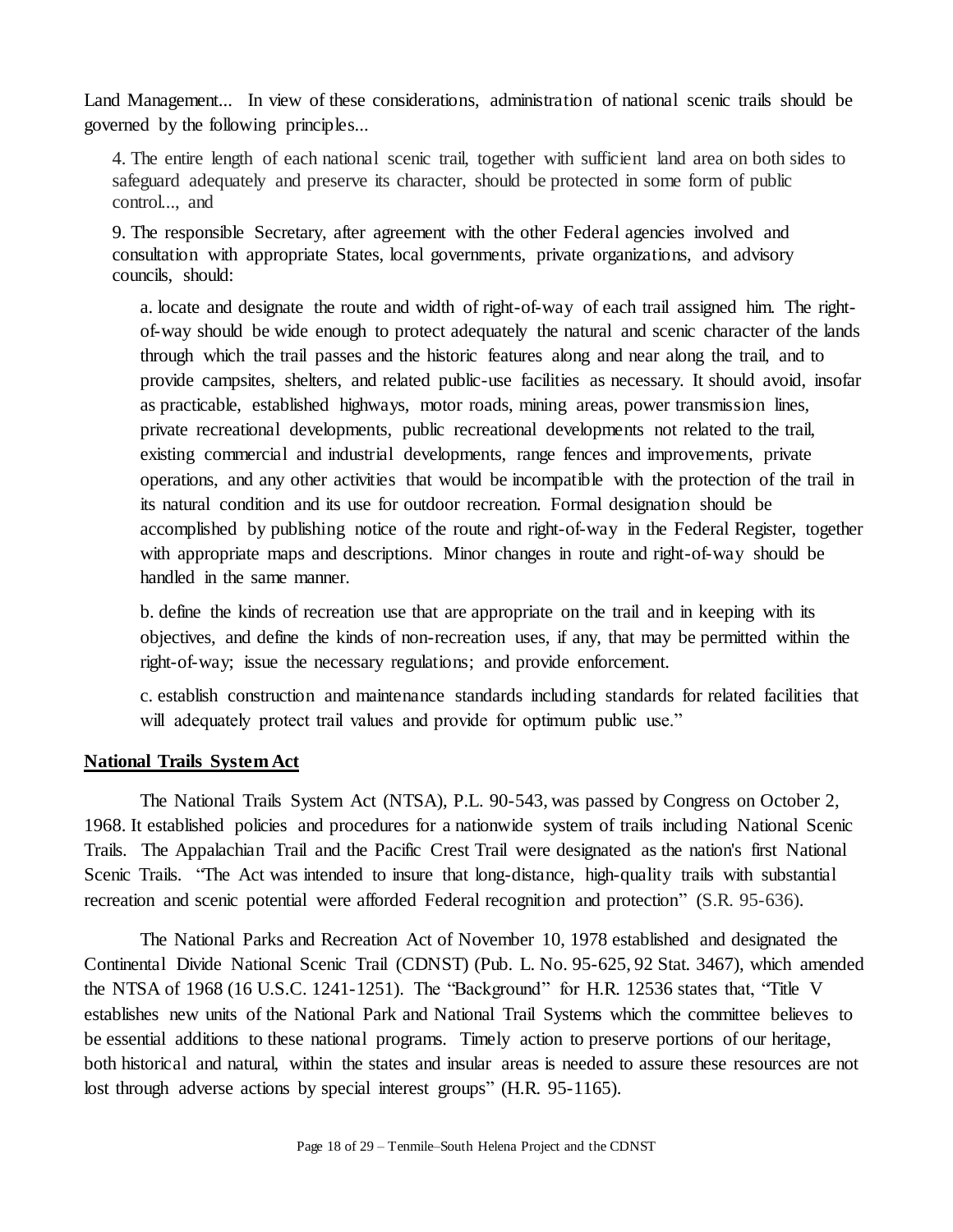#### **Statement of Policy** – Sec. 2 (16 U.S.C. 1241(a)) –

"In order to provide for the ever-increasing outdoor recreation needs of an expanding population and in order to promote the preservation of, public access to, travel within, and enjoyment and appreciation of the open-air, outdoor areas and historic resources of the Nation, trails should be established...within scenic areas and along historic travel routes of the Nation which are often more remotely located."

## **National Trails System** – Sec. 3 (16 U.S.C. 1242(a)(2)) –

"National scenic trails, established as provided in section 5 of this Act, which will be extended trails **so located** (*emphasis added*) as to provide for maximum outdoor recreation potential and for the conservation and enjoyment of the nationally significant scenic, historic, natural, or cultural qualities of the areas through which such trails may pass. National scenic trails may be located so as to represent desert, marsh, grassland, mountain, canyon, river, forest, and other areas, as well as landforms which exhibit significant characteristics of the physiographic regions of the Nation."

#### **National Scenic and Historic Trails** –

NTSA Sec. 5(a) (16 U.S.C. 1244(5)(a)) – National scenic and national historic trails shall be authorized and designated only by Act of Congress. There are hereby established [and designated] the following National Scenic and National Historic Trails... "(5) The Continental Divide National Scenic Trail, a trail of approximately thirty-one hundred miles, extending from the Montana-Canada border to the New Mexico-Mexico border, following the approximate route depicted on the map, identified as 'Proposed Continental Divide National Scenic Trail' in the Department of the Interior Continental Divide Trail study report dated March 1977... The Continental Divide National Scenic Trail shall be administered by the Secretary of Agriculture in consultation with the Secretary of the Interior. Notwithstanding the provisions of section 7(c), the use of motorized vehicles on roads which will be designated segments of the Continental Divide National Scenic Trail shall be permitted in accordance with regulations prescribed by the appropriate Secretary. No land or interest in land outside the exterior boundaries of any federally administered The NTSA establishment and designation of the CDNST provides for the Secretaries of the Agriculture and Interior to manage the CDNST under existing agencies authorities, but subject to the overriding direction of providing for the nature and purposes of this National Scenic Trail. The establishment of the CDNST thus constitutes an overlay on the management regime otherwise applicable to public areas managed by land management agencies. The NTSA (and E.O. 13195 - Trails for America in the 21st Century) limits the management discretion the agencies would otherwise have by mandating the delineation and protection of the CDNST corridor.

area may be acquired by the Federal Government for the trail except with the consent of the owner of the land or interest in land. The authority of the Federal Government to acquire fee title under this paragraph shall be limited to an average of not more than 1/4 mile on either side of the trail."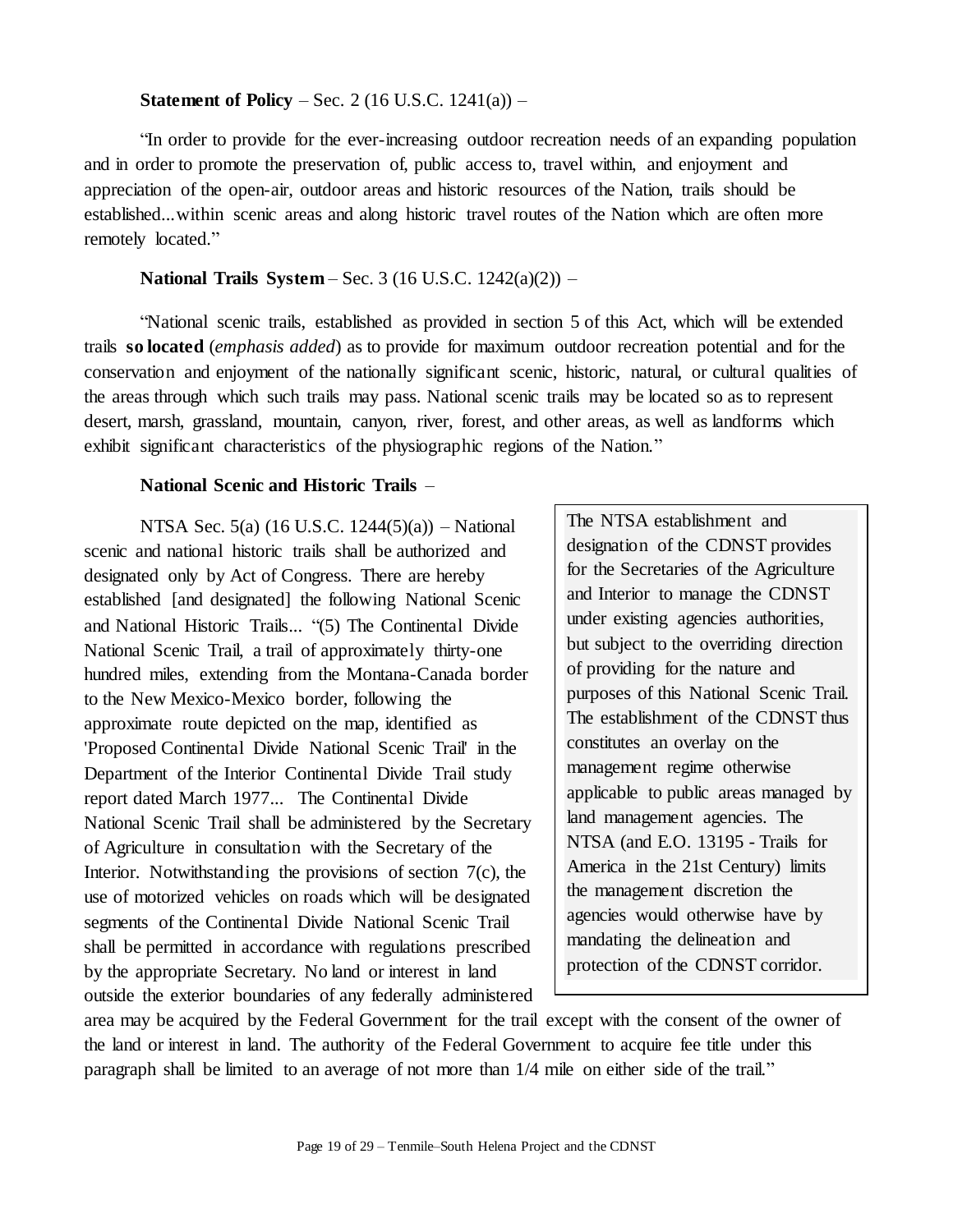NTSA sec. 5(f)  $(16 \text{ U.S.C. } 1244(f)) -$ "...The responsible Secretary shall...submit...a comprehensive plan for the acquisition, management, development, and use of the trail, including but not limited to, the following items:

- 1. Specific objectives and practices to be observed in the management of the trail, including the identification of all significant natural, historical, and cultural resources to be preserved,... an identified carrying capacity of the trail and a plan for its implementation;
- 2. The process to be followed by the appropriate Secretary to implement the marking requirements established in section 7(c) of this Act;
- 3. A protection plan for any…high potential route segments; and
- 4. General and site-specific development plans, including anticipated costs."

# **Administration and**

**Development** – Sec. 7 (16 U.S.C. 1246) – The Secretary of Agriculture is charged with the overall administration of the CDNST. Pursuant to Section 5(a), the CDNST was established and designated on November 10, 1978. Section 7(a)(2) states that the, "...Secretary shall select the rights-of-way for national scenic and national historic trails and shall publish notice thereof of the availability of appropriate maps or descriptions in the Federal Register; Provided, That in selecting the rightsof-way full consideration shall be given to minimizing the adverse effects upon the adjacent landowner or user and his operation. Development and management of each segment of the National Trails System [i.e., National Recreation Trails, National Scenic Trails, National Historic Trails, and Connecting and Side Trails] shall be designed to harmonize with and complement any established multipleuse plans for the specific area in order to insure continued maximum benefits from the land....<sup>13"</sup> The legislative requirement for the Secretary of Agriculture to take action and select

 $\overline{a}$ 

Multiple-use plans that were established in the benchmark year of 1978 when the CDNST was designated by an Act of Congress have been revised. Therefore, in a legal sense, the legislative requirement for the National Trails System segments to "...harmonize with and complement any established multiple-use plans..." is no longer binding. Nevertheless, a National Scenic Trail optimum location assessment may find that designing the CDNST rights-ofway corridor to pass through inventoried Primitive and Semi-Primitive Recreation Opportunity Spectrum (ROS) settings would insure continued maximum benefits of the land. This would include the recreation and conservation benefits resulting from: (1) locating the National Trail corridor "to provide for maximum outdoor recreation potential and for the conservation and enjoyment of the nationally significant scenic, historic, natural, or cultural qualities of the areas..." (16 U.S.C. 1242(a)(2); (2) avoiding, to the extent possible, activities along the NST that would be incompatible with the purposes of the CDNST for which it was established  $(16$  U.S.C. 1246 $(c)$ ); and  $(3)$  contributing to achieving outdoor recreation, watershed, and wildlife and fish multiple-use benefits (16 U.S.C. 528). The rights-ofway requirement of 16 U.S.C.  $1246(a)(2)$  is directed at selecting the 5-state CDNST rights-of-way corridor and does not diminish or modify the nature and purposes values of the CDNST (16 U.S.C. 1246(c)).

<sup>&</sup>lt;sup>13</sup> The BLM in MS-6280 describes that, "For all National Trails, the National Trail Management Corridor alternatives should consider…(d) opportunities to harmonize with and complement any established multiple-use plans for that specific area in order to insure continued maximum benefits from the land, while minimizing conflict." (Chapter 4.2(D))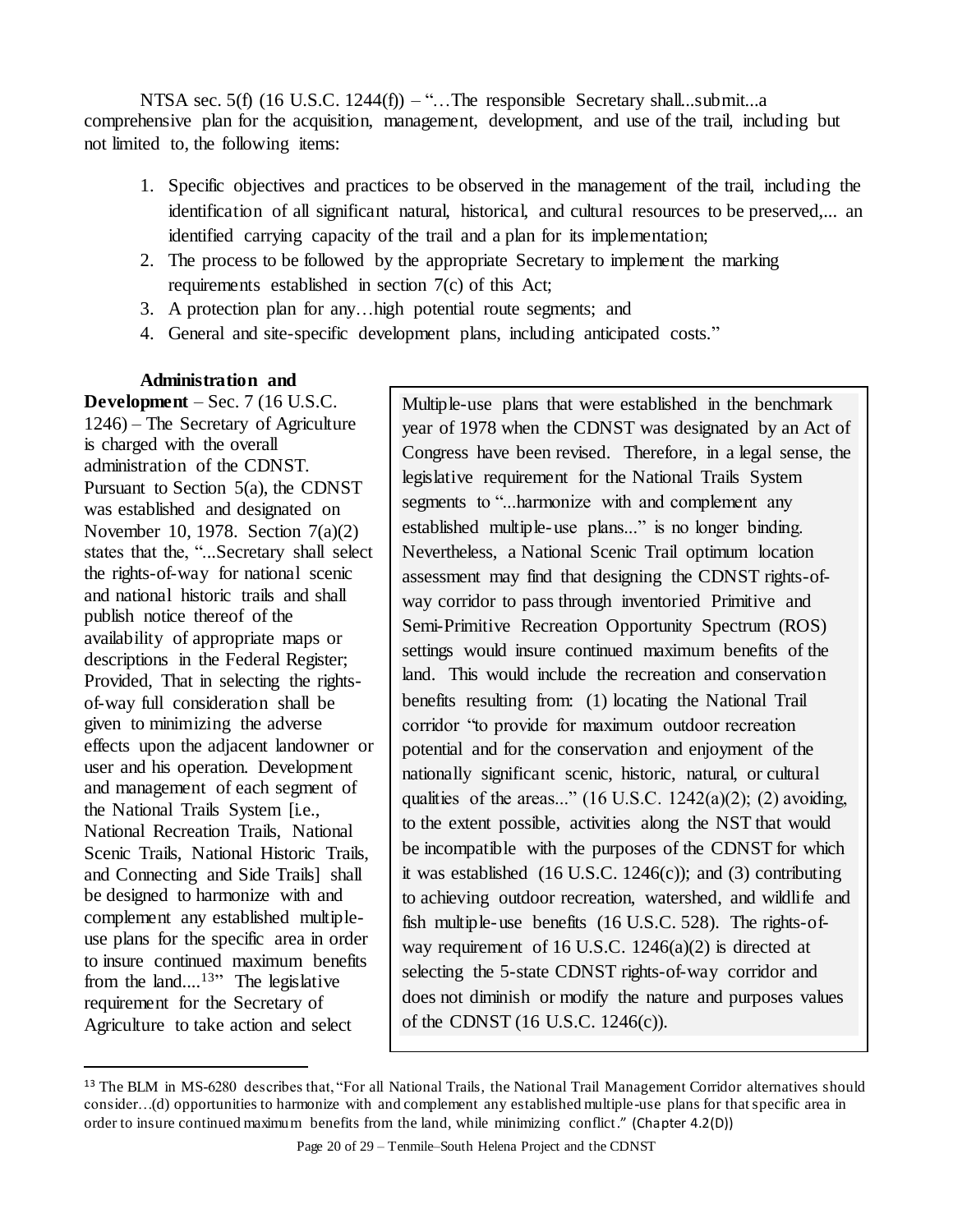the CDNST rights-of-way on National Forest System lands should be addressed by establishing CDNST Management Area (MA) corridors<sup>14</sup> in Land Management Plans (FSM 2353.44b); the requirement should be met on BLM public lands by establishing National Trail Management Corridors (NTMC) in Resource Management Plans.<sup>15</sup> The establishment of CDNST MAs and NTMCs could facilitate CDNST comprehensive planning (16 U.S.C. 1244(f)), selecting and publishing the CDNST rights-ofway in the Federal Register (16 U.S.C. 1246(a)(2)), and meet attached NEPA requirements.<sup>16</sup>

NTSA Sec. 7(c) (16 U.S.C.1246(c)) – "National scenic or national historic trails may contain campsites, shelters, and related-public-use facilities. Other uses along the trail, which will not substantially interfere<sup>17</sup> with the nature and purposes of the trail, may be permitted by the Secretary charged with the administration of the trail. Reasonable efforts shall be made to provide sufficient access opportunities to such trails and, to the extent practicable, efforts be made to avoid activities incompatible with the purposes for which such trails were established. The use of motorized vehicles by the general public along any National Scenic Trail shall be prohibited.... Other uses along the historic trails and the Continental Divide National Scenic Trail, which will not substantially interfere with the nature and purposes of the trail, and which, at the time of designation, are allowed by administrative regulations, including the use of motorized vehicles, shall be permitted by the Secretary charged with administration of the trail...." Other uses include recreational and resource uses that may be incompatible with the nature and purposes for which the CDNST was established and designated.

NTSA Sec. 7(j) (16 U.S.C. 1246(j)). This section does not modify the nature and purposes for which the CDNST was established and created. It describes that, "the provisions of this subsection shall not supersede any other provisions of this Act or other Federal laws, or any State or local laws."

NTSA Sec. 7(k) (16 U.S.C. 1246(k)). "For the conservation purpose of preserving or enhancing the recreational, scenic, natural, or historical values of components of the national trails system, and environs thereof as determined by the appropriate Secretary, landowners are authorized to donate or

 $\overline{a}$ 

<sup>&</sup>lt;sup>14</sup> The term "corridor" describes an allocation established through the land use planning process, pursuant to Section 7(a)(2) of the National Trails System Act ("rights-of-way") and E.O. 13195, for a public land area of sufficient width within which to encompass National Trail resources, qualities, values, and associated settings and the primary use or uses that are presen t or to be restored to provide for the nature and purposes of the CDNST.

<sup>15</sup> The BLM in MS-6280 defines a, "*National Trail Right(s)-of-Way*. Term used in Section 7(a)(2) of the National Trails System Act to describe the corridor selected by the National Trail administering agency in the trailwide Comprehensive Plan and which includes the area of land that is of sufficient width to encompass National Trail resources, qualities, values, and associated settings. The National Trail Right-of-Way, in the context of the National Trails System Act, differs from a Federal Land Policy and Management Act (FLPMA) Title V right-of-way, which is a grant issued pursuant to FLPMA authorities. It becomes a key consideration in establishing the National Trail Management Corridor in a Resource Management Plan. See also National Trail Management Corridor."

<sup>&</sup>lt;sup>16</sup> Under the National Environmental Policy Act (NEPA), when a federal agency does not make an "overt act," no NEPA requirement to prepare an Environmental Impact Statement (EIS) attaches. However, if some agency action was mandated under a separate statute in relation to that activity but the action was not taken, NEPA does attach and the Administrative Procedure Act applies (40 CFR 1508.18 and 5 U.S.C. 706). The NTSA presents an independent planning requirement to prepare and implement a comprehensive plan, select the rights-of-way, and in general provide for the nature and purposes of the CDNST.

<sup>&</sup>lt;sup>17</sup> Substantial evidence is such evidence as a reasonable mind might accept as adequate to support a conclusion and consists of more than a mere scintilla. A substantial interference is an interference that prevents or restricts an activity or use, and precludes interferences that would interfere only in a minor way.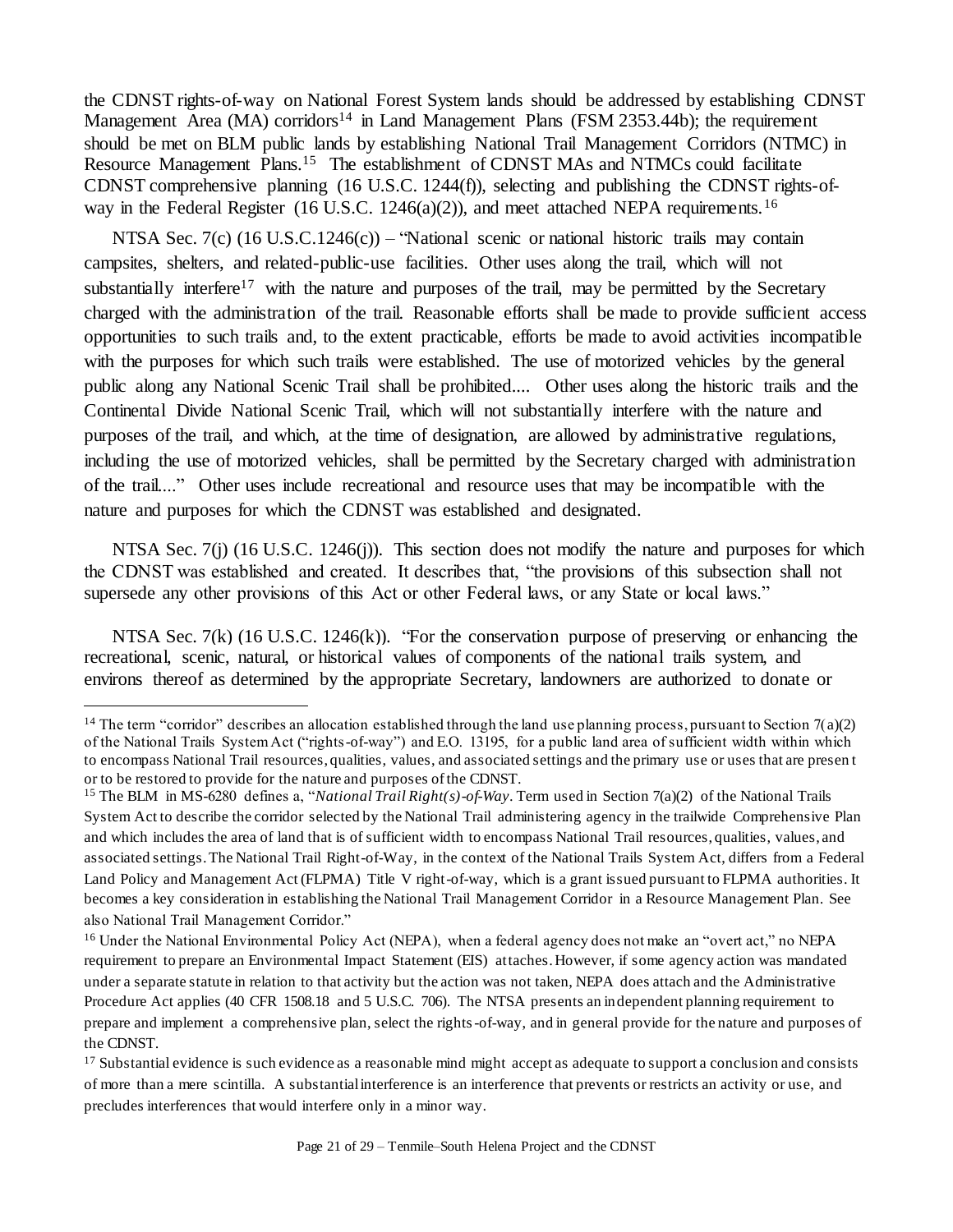otherwise convey qualified real property interests to qualified organizations consistent with section  $170(h)(3)$  of the Internal Revenue Code of 1954, including, but not limited to, right-of-way, open space, scenic, or conservation easements...."

NTSA Sec. 7(i) (16 U.S.C. 1246(i). The appropriate Secretary...may issue regulations, which may be revised from time to time, governing the use, protection, management, development, and administration of trails of the national trails system. In order to maintain good conduct on and along the trails located within federally administered areas and to provide for the proper government and protection of such trails, the Secretary of the Interior and the Secretary of Agriculture shall prescribe and publish such uniform regulations as they deem necessary….

#### **Executive Orders**

Executive Order 13195 – Trails for America in the 21st Century: *"*By the authority vested in me as President by the Constitution and the laws of the United States of America, and in furtherance of purposes of the National Trails System Act of 1968...and to achieve the common goal of better establishing and operating America's national system of trails, it is hereby ordered as follows: Section 1... Federal agencies will, to the extent permitted by law and where practicable ... protect, connect, promote, and assist trails of all types throughout the United States. This will be accomplished by: ... (b) Protecting the trail corridors associated with national scenic trails...to the degrees necessary to ensure that the values for which each trail was established remain intact....*"*

Executive Order 11644 and 11989 – Use of off-road [motorized] vehicles on the public lands: "...By virtue of the authority vested in me as President of the United States by the Constitution of the United States and in furtherance of the purpose and policy of the National Environmental Policy Act of 1969 (42 U.S.C. 4321), it is hereby ordered as follows: Section 1. *Purpose.* It is the purpose of this order to establish policies and provide for procedures that will ensure that the use of off-road [motorized] vehicles on public lands will be controlled and directed so as to protect the resources of those lands, to promote the safety of all users of those lands, and to minimize conflicts among the various uses of those lands...." (Related: 36 CFR 212.55 and 43 CFR 8351.1)

#### **Study Report, Comprehensive Plan, and Policy for the CDNST**

The Bureau of Outdoor Recreation, pursuant to 16 U.S.C. 1244(b), prepared a Study Report for the CDNST that was completed in 1976. The Chief of the Forest Service adopted the 1976 CDNST Study Report and 1977 CDNST Final Environmental Statement on August 5, 1981 (46 FR 39867). In 2009 the Chief amended the 1985 CDNST Comprehensive Plan and issued conforming FSM 2353.4 policy—see [http://www.fs.fed.us/cdt.](http://www.fs.fed.us/cdt)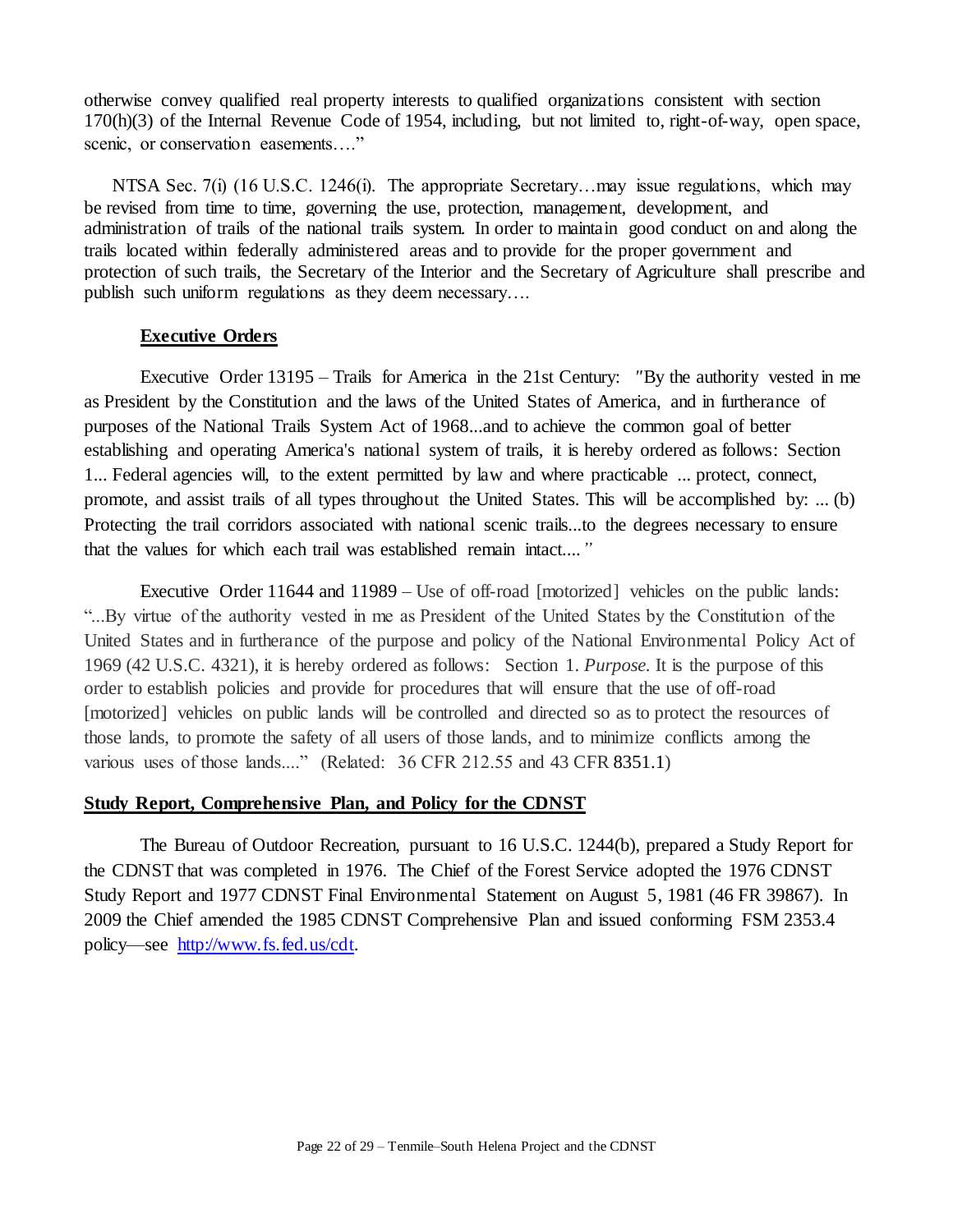Comprehensive plan requirements (16 U.S.C. 1244(f)) for the CDNST are addressed through staged or stepped-down decision processes: (1) the 2009 Comprehensive Plan established broad policy and procedures, (2) land management plans are to provide integrated resource management direction and address programmatic planning requirements as described in the Comprehensive Plan, including providing for the protection of CDNST nature and purposes, and (3) mid-level and site-specific plans (e.g., Forest-level CDNST unit plans (FSM 2353.44b(2)) complete the comprehensive planning process through field-level actions to construct or maintain the travel route and protect the corridor. The following direction is found in the Comprehensive Plan and Forest Service Manual:

Comprehensive Plan – Approved by Thomas L. Tidwell, Chief

Purpose of the Comprehensive Plan: "Preparation of the Comprehensive Plan for the CDNST is required by the National Trails System Act, P.L. 90-543 enacted on October 2, 1968 as

The values of National Scenic Trails include: (1) visitor experience opportunities and settings, and (2) the conservation/ protection of scenic, natural, historical, and cultural qualities of the corridor. Primitive and Semi-Primitive Non-Motorized ROS settings provide for desired experiences, but only if the allowed non-motorized activities reflect the purposes for which the National Trail was established. Furthermore, the NTSA goes beyond ROS descriptors requiring the protection of significant resources and qualities along the National Trail corridor. The ROS planning framework, NTSA Comprehensive Plan (Section (5(f)) components, NTSA rightsof-way (Section 7(a)), and E.O. 13195 requirements point to the need for land management plans to map the extent of the corridor and apply to the described corridor appropriate plan components (desired conditions, objectives, standards, guidelines, and suitability of lands) to protect National Trail values (nature and purposes).

amended. The National Environmental Policy Act (NEPA) and the implementing regulations for each of the Federal agencies with responsibilities for the CDNST require assessment of the environmental impacts of locating the CDNST. In addition, each of the Federal agencies is required by various Acts of Congress to prepare and implement land and resource management plans for the Federal lands over which they have jurisdiction... Because of the number of Federal and state land management agency jurisdictions and various political subdivisions traversed by the CDNST the Secretary of Agriculture intends that the Comprehensive Plan provide for a fully coordinated approach by each of the responsible Federal and State agencies for the location, development, and management of the CDNST. It is the goal of this Comprehensive Plan to provide a uniform CDNST program that reflects the purposes of the National Scenic Trail system, and allows for the use and protection of the natural and cultural resources found along the rights-of-way and located route on lands of all jurisdictions... The primary role of the Comprehensive Plan is to serve as an authority for broad based policy and direction for the development and management of the CDNST."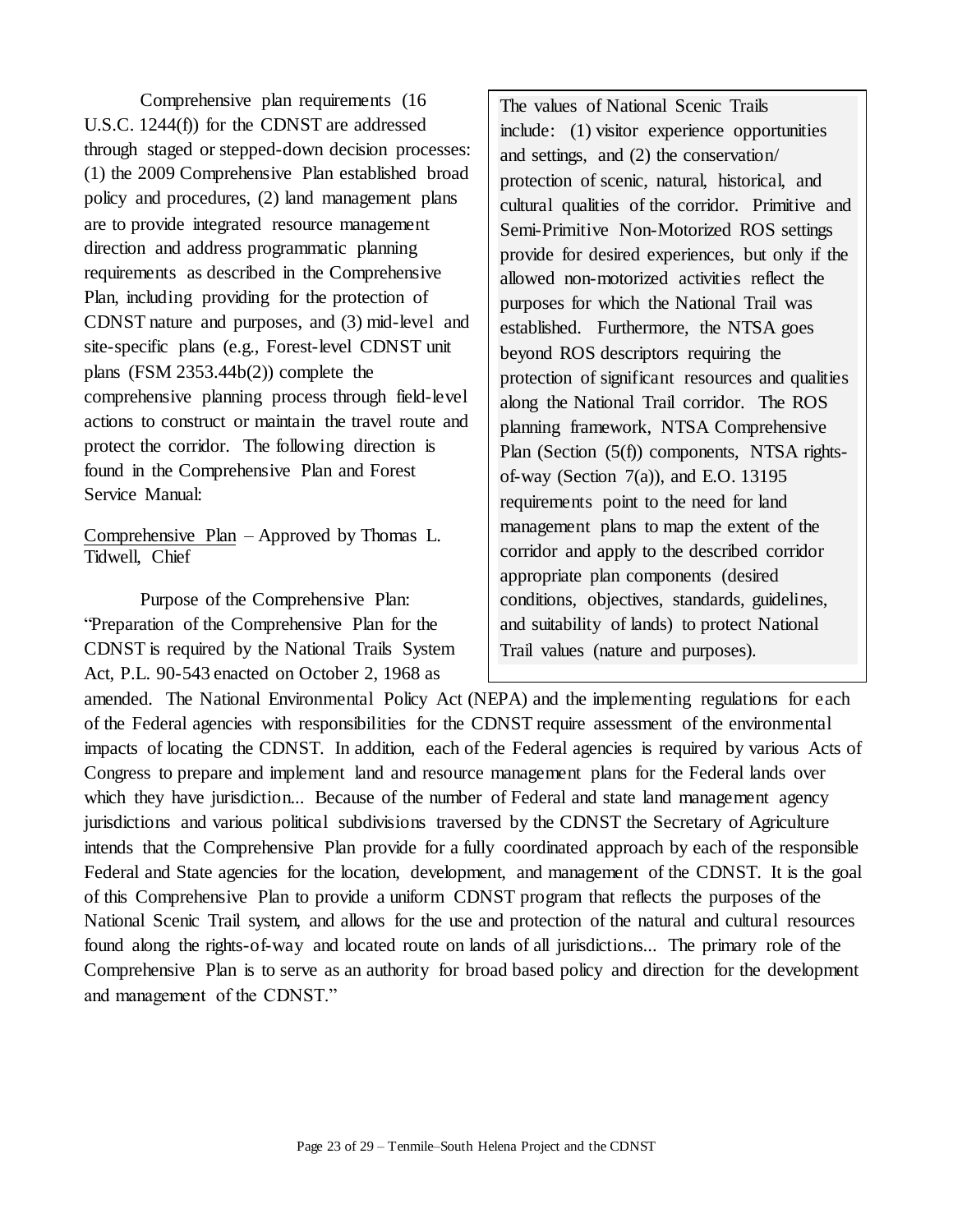Land and Resource Management Plans: "Both the Forest Service and the Bureau of Land Management are required to develop land and resource management plans that are designed to integrate all resource management activities that may occur within a land use unit into a coordinated system that reflects the interaction of management activities in achieving long-range objectives and goals for public land management. This is will be accomplished through the development of a series of synergetic management prescriptions developed for specific management areas. The same type of integration of CDNST management direction will be used in National Park Resource Management Plans...<sup>18</sup> Land and resource management plans are to provide for the development and management of the CDNST as an

integrated part of the overall land and resource management direction for the land area through which the trail passes. The management direction given in Chapter IV of the Comprehensive Plan is to be used in the development of specific land and resource management prescriptions."

Nature and Purposes: "The primary policy is to administer the CDNST consistent with the nature and purposes for which this National Scenic Trail was established. The nature and purposes of the CDNST are to provide for high-quality scenic, primitive hiking and horseback riding opportunities and to conserve natural, historic, and cultural resources along the CDNST corridor."

Forest Service directives FSM 2310 and FSM 2380 describe recreation and scenery planning policy.

FSM 2310.3 - Policy…

 $\overline{a}$ 

- 1. Use the Recreation Opportunity Spectrum (ROS) to establish planning criteria, generate objectives for recreation, evaluate public issues, integrate management concerns, project recreation needs and demands, and coordinate management objectives.
- 2. Use the ROS system to develop standards and guidelines for proposed recreation resource use and development.

FSM 2353.4(1)(b) – Administration (1979 now expired). [*Policy that was in effect at the time the CDNST was established and designated.*]

"Development and administration of a National Scenic Trail shall be to ensure retention of the outdoor recreation experience for which the trail was established. Each segment of a trail should be designed to harmonize with and complement any established land management plans for that specific area in order to ensure continued maximum benefits from the land. Decisions relating to trail design and management practices should reflect a philosophy of perpetuation the spectrum of recreation objectives envisioned for the trail users. Land management planning should describe the planned actions that may affect that trail and its associated environments. Through this process, resource management activities prescribed for land adjacent to the trail can be made compatible with the purpose for which the trail is established. The objective is to maintain or enhance such values as esthetics, cultural qualities of the areas through which a National Scenic Trail goes...."

<sup>18</sup> See the *[Appalachian Trail Resource Management Plan](http://www.nps.gov/appa/naturescience/upload/AT_Resource_Management_Plan_Ch_1.pdf)* for an example.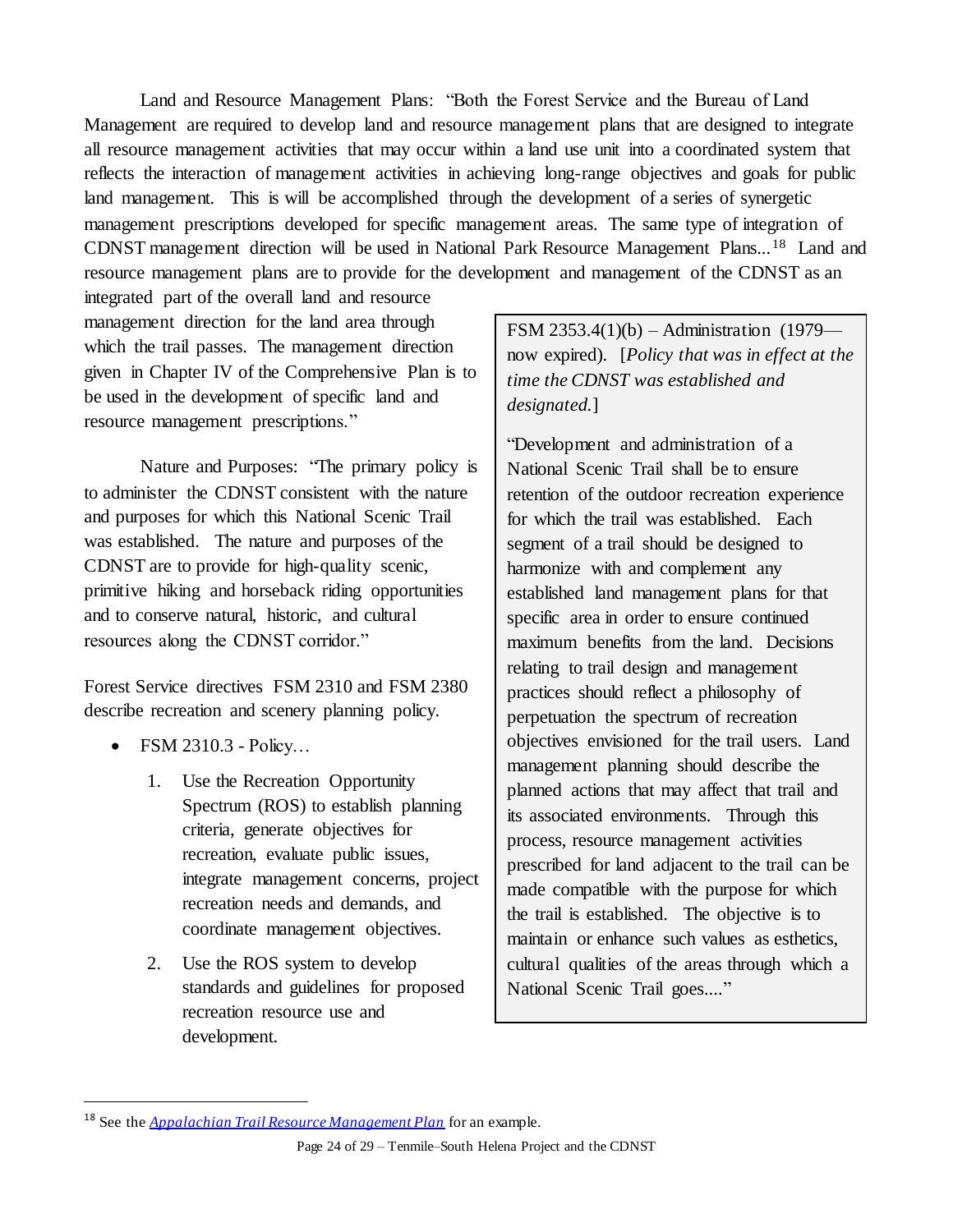Forest Service directives FSM 2350 and a Federal Register Notice provides important planning direction.

• FSM 2350 [\[WORD\]](http://nstrail.org/main/fsm_2350_2300_2009_2_cdnst.doc) - CDNST Policy excerpts [WORD] - Approved by Acting Associate Deputy Chief Richard W. Sowa

FSM 2353.11 – Relationship Between National Recreation, National Scenic, and National Historic Trails and NFS Trails

Manage National Recreation, National Scenic, and National Historic Trails as NFS trails. Administer each National Recreation, National Scenic, and National Historic Trail corridor to meet the intended nature and purposes of the corresponding trail (FSM 2353.31).

## FSM 2353.31 – Policy

1. The National Trails System (16 U.S.C. 1242(a)) includes: ... b. National Scenic Trails. These extended trails are located so as to provide for maximum outdoor recreation potential and for conservation and enjoyment of the nationally significant scenic, historic, natural, or cultural qualities of the areas through which these trails pass  $(16 \text{ U.S.C. } 1242(a)(2)...$ 

2. Ensure that management of each trail in the National Trails System addresses the nature and purposes of the trail and is consistent with the applicable land management plan (16 U.S.C.  $1246(a)(2)$ <sup>19</sup>

3. TMOs for a National Recreation, National Scenic, or National Historic Trail should reflect the nature and purposes for which the trail was established.

FSM 2353.4 – Administration of National Scenic and National Historic Trails

FSM 2353.41 – Objectives

Develop and administer National Scenic and National Historic Trails to ensure protection of the purposes for which the trails were established and to maximize benefits from the land.

## FSM 2353.42 – Policy

 $\overline{a}$ 

Administer National Scenic and National Historic Trail corridors to be compatible with the nature and purposes of the corresponding trail. CDNST: The nature and purposes of the CDNST are to provide for high-quality scenic, primitive hiking and horseback riding opportunities and to conserve natural, historic, and cultural resources along the CDNST corridor.

FSM 2353.44b, "Continental Divide National Scenic Trail –

1. The land management plan for an administrative unit through which the CDNST passes must provide for the nature and purposes of the CDNST (FSM 2353.42) and, in accordance with the

<sup>&</sup>lt;sup>19</sup> A land management plan amendment may be necessary in order to provide for the nature and purposes of the CDNST. See the discussions under Administration and Development and Land Management Plan Considerations.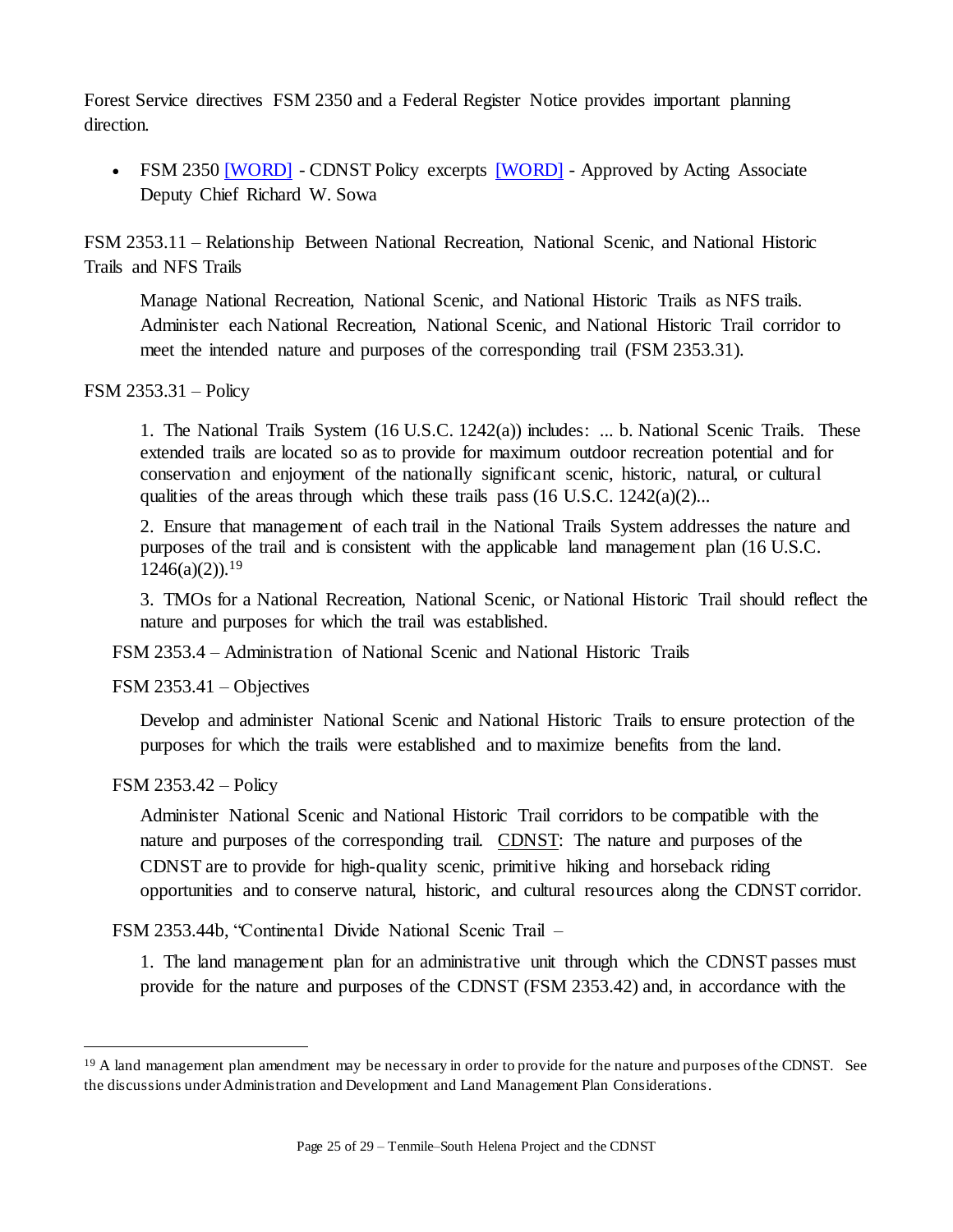programmatic requirements of the NTSA, as amended (16 U.S.C. 1244(f)), and the CDNST Comprehensive Plan, as amended, must:

a. Except where the CDNST traverses a wilderness area and is governed by wilderness management prescriptions (36 CFR Part 293), establish a management area for the CDNST that is broad enough to protect natural, scenic, historic, and cultural features; b. Prescribe desired conditions, objectives, standards, and guidelines for the CDNST; and c. Establish a monitoring program to evaluate the condition of the CDNST in the management area.

2. A CDNST unit plan must be developed for each administrative unit through which the CDNST passes. Each CDNST unit plan must provide for the nature and purposes of the CDNST (FSM 2353.42), and, in accordance with the site-specific requirements in the NTSA, as amended (16 U.S.C. 1244(f)), and the CDNST Comprehensive Plan, as amended, must:

a. Identify and display the segments of the CDNST that traverse that unit.

b. Except where the CDNST traverses a wilderness area and is governed by wilderness management prescriptions (36 CFR Part 293) and except where delineated in the applicable land management plan, establish a management area for the segments of the CDNST that traverse that unit that is broad enough to protect natural, scenic, historic, and cultural features;

c. Establish the Trail Class, Managed Uses, Designed Use, and Design Parameters for the segments of the CDNST that traverse that unit and identify uses that are prohibited on the segments of the CDNST that traverse that unit (FSH 2309.18).

d. Provide for development, construction, signing, and maintenance of the segments of the CDNST that traverse that unit.

e. Identify and preserve significant natural, historical, and cultural resources along the sections of the CDNST corridor that traverse that unit.

f. Consistent with the provisions of the applicable land management plan and the nature and purposes of the CDNST (FSM 2353.42), establish carrying capacity for the segments of the CDNST that traverse that unit (FSM 2353.44b, para. 1). The Limits of Acceptable Change or a similar system may be used for this purpose.

g. Establish monitoring programs to evaluate the site-specific conditions of the CDNST."

FSM 2353.44b parts 7 and 8 contribute to defining key landscape characteristics of the CDNST Management Area corridor:

7. "...The one-half mile foreground viewed from either side of the CDNST travel route must be a primary consideration in delineating the boundary of a CDNST management area (para. 2b). [FSM 2380] The CDNST is a concern level 1 route..., with a scenic integrity objective of high or very high, depending on the trail segment...

8. Manage the CDNST to provide high-quality scenic, primitive hiking and pack and saddle stock opportunities. Backpacking, nature walking, day hiking, horseback riding, nature photography, mountain climbing, cross-country skiing, and snowshoeing are compatible with the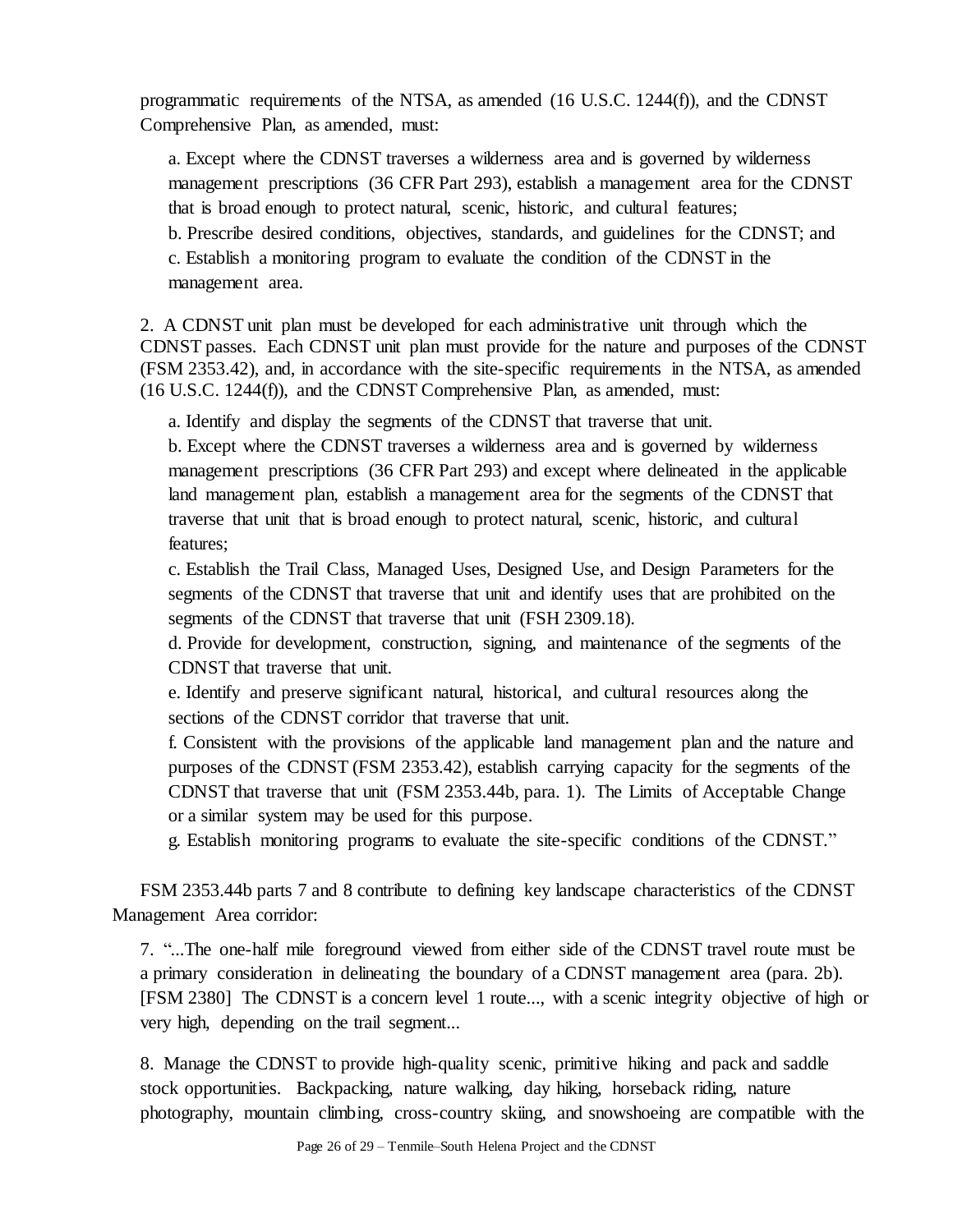nature and purposes of the CDNST (FSM 2353.42). Use the Recreation Opportunity Spectrum (ROS) and the ROS Users Guide in delineating and integrating recreation opportunities in CDNST unit plans and managing the CDNST (FSM 2311.1). Where possible, locate the CDNST in primitive and semi-primitive non-motorized ROS classes, provided that the CDNST may have to traverse intermittently through more developed ROS classes...."

FSM 1920.3 - 6, states, "Provide all Service-wide direction necessary for planning assessments, plan development, plan revision, plan amendment, and plan monitoring is contained or referenced in this chapter, and supplements, or handbooks thereto." National Scenic Trail policy and direction is found in the comprehensive plans for National Trails, FSM 2353.4, FSH 1909.10 section 14, and FSH 1909.20 section 24.43 which provide policy and management direction for implementing the requirements of the National Trails System Act.

FSH 1909.12 - 14 – ASSESSING DESIGNATED AREAS. Designated areas are specific areas or features within the plan area that have been given a permanent designation to maintain its unique special character or purpose… Certain purposes and restrictions are usually established for designated areas, which greatly influence management needs and opportunities associated with them.

The Interdisciplinary Team should identify and evaluate available information about designated areas including:

1. Types, purposes, and locations of established designated areas within the plan area. The Responsible Official should use a map to identify these locations, unless the location of the designated area must remain confidential for resource protection.

2. Range of uses, management activities, or management restrictions associated with the established designated areas in the plan area.

3. Existing plans for the management of established designated areas within the plan area, such as comprehensive plans for national scenic or historic trails.

FSH 1909.12 - 24.43 – National Scenic and Historic Trails

1. When developing plan components for national scenic and historic trails:

a. The Interdisciplinary Team should review the assessment for relevant information about existing national scenic and historic trails in the plan area, including established rights-ofway pursuant to 16 U.S.C 1246(a)(2) and direction contained in comprehensive plans (CPs) pursuant to 16 U.S.C. 1244(e) or 1244(f). For existing or study national scenic and historic trails that do not have such information published, assessments identify and evaluate other information pertinent to the location and management of national scenic and historic trails.

b. The Interdisciplinary Team shall identify Congressionally designated national scenic and historic trails and plan components must provide for the management of rights-of-ways (16) U.S.C 1246(a)(2)) consistent with applicable laws, regulations, and Executive Orders. Plan components must provide for the nature and purposes of existing national scenic and historic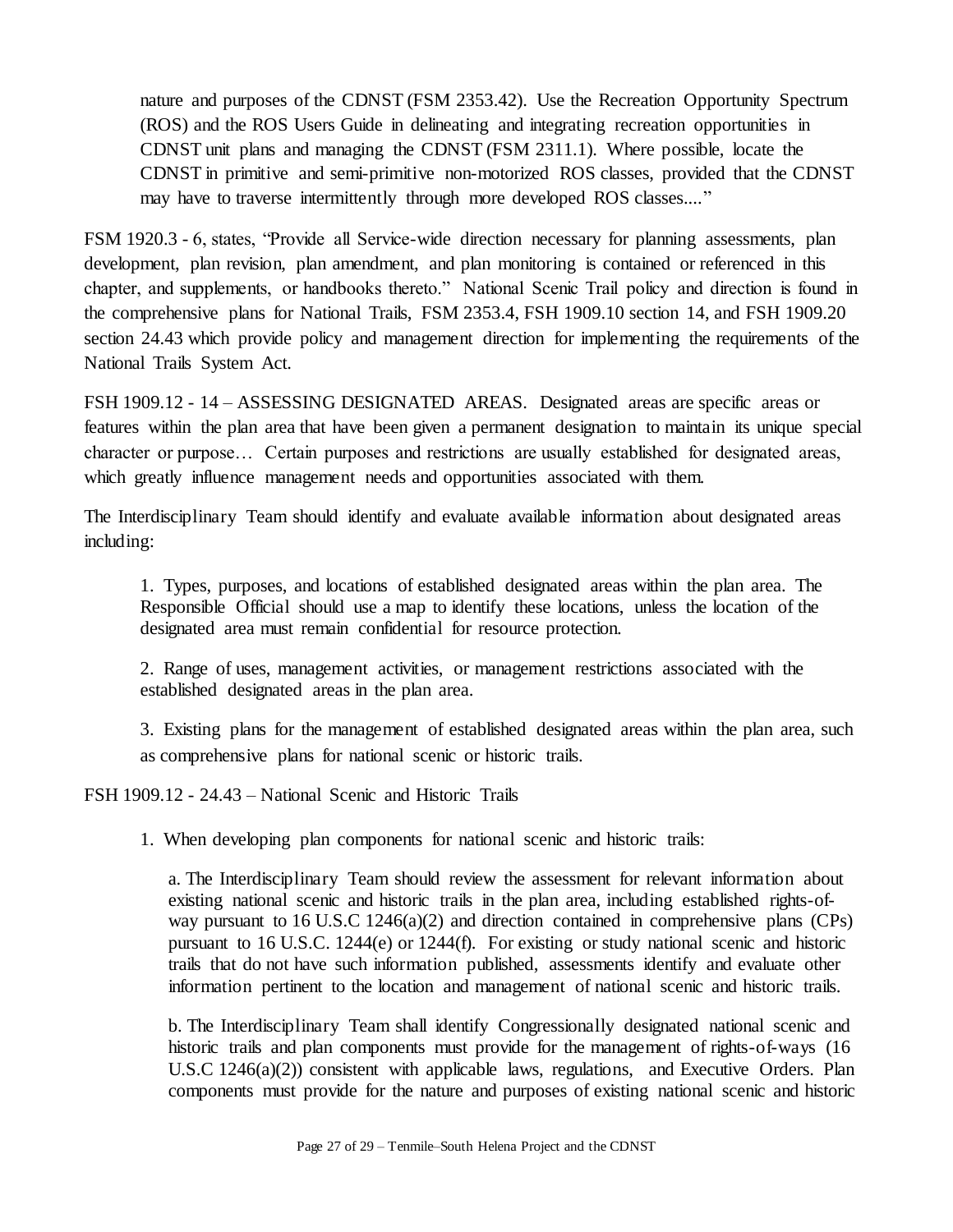trails and for the potential rights-of-way of those trails designated for study (16 U.S.C.  $1244(b)$ ).

c. The Interdisciplinary Team shall use the national scenic and historic trails rights-of-way maps required by 16 U.S.C.  $1246(a)(2)$  to map the location of the trails. Where national trail rights-of-way have not yet been selected, the Interdisciplinary Team shall reference the establishing legislation  $(16 \text{ U.S.C. } 1244(a))$  as the primary source for identifying and mapping the national scenic and historic trails right-of-way. If the right-of-way has not been selected, either through legislation or publication in the Federal Register, the Interdisciplinary Team should use other information to delineate a national scenic and historic trails corridor that protects the resource values for which the trail was designated or is being proposed for designation (16 U.S.C 1244(b)).

d. The Responsible Official shall consult with neighboring Responsible Officials when developing plan components for national scenic and historic trails that cross unit boundaries and shall strive to maintain or establish compatible management approaches while recognizing diverse resource conditions and needs in the different plan areas.

e. Plan components must be compatible with the objectives and practices identified in the comprehensive plan for the management of the national scenic and historic trail. The objectives and practices include the identification of resources to be preserved and the trail's carrying capacity.

f. The Responsible Official shall include plan components that provide for the nature and purposes of national scenic and historic trails in the plan area. In doing so, the Responsible Official should take into consideration other aspects of the plan related to the trail such as access, cultural and historic resources, recreational settings, scenic character, and valid existing rights.

2. The plan must include plan components including standards or guidelines for a designated area as described in section 24.2 of this Handbook. To meet this requirement the plan:

a. Should include desired conditions that describe the national scenic and historic trail and the recreational, scenic, historic, and other resource values for which the trail was designated.

b. May include objectives for national scenic and historic trails where existing conditions (settings, opportunities, scenic character, cultural and other resources values) are different from desired conditions. These objectives can identify intended activities to improve national scenic and historic trail conditions, mitigate or enhance associated resource values, create or improve connections with communities and visitors, or other desired and measureable outcomes that will improve the national scenic and historic trail experience.

c. May include standards or guidelines to place limits or conditions on projects or activities to protect the trail and associated resource values.

d. May include suitability plan components to limit or prevent incompatible uses and activities.

e. Must identify and map National scenic and historic trails per #1c above.